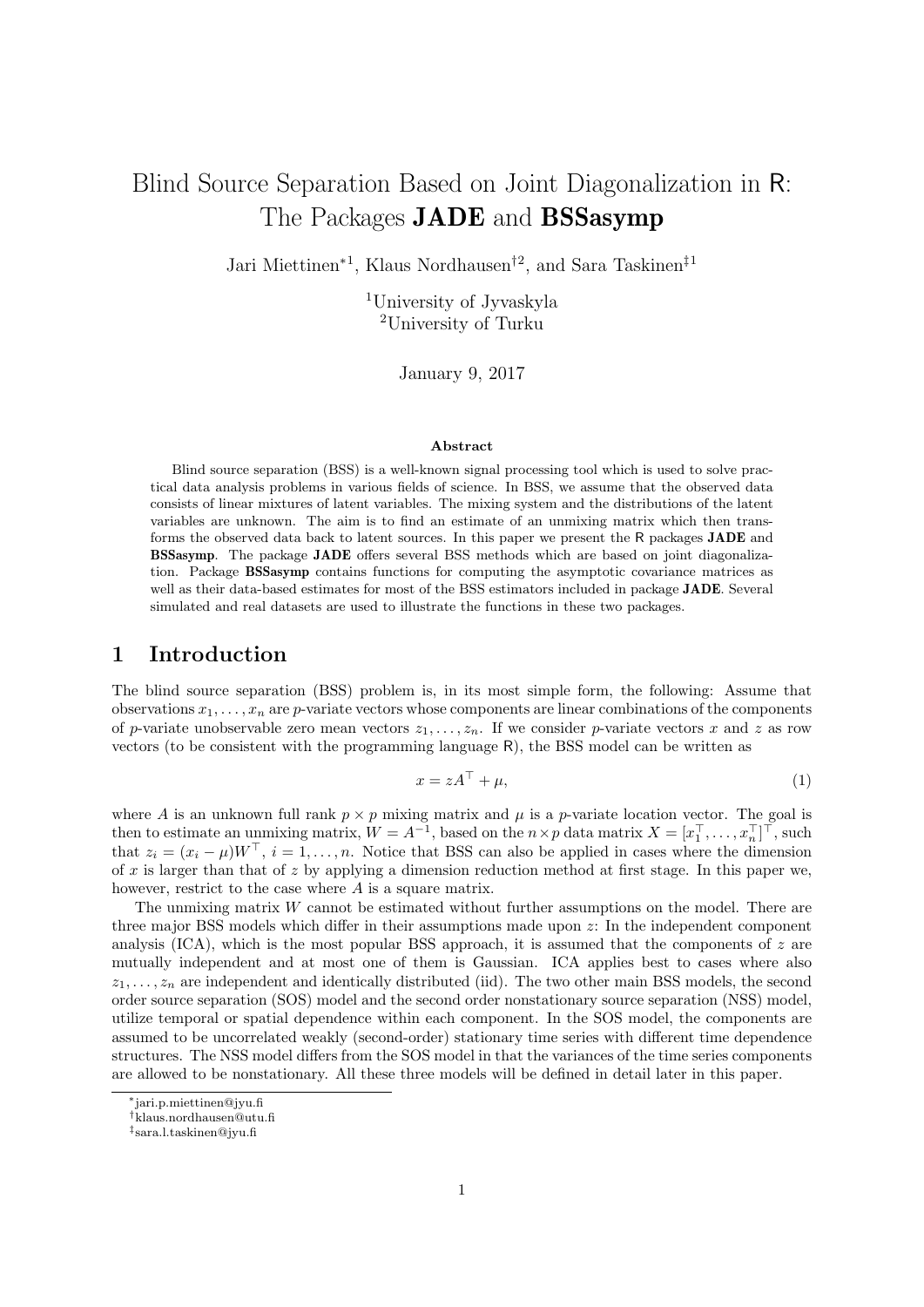None of the three models has a unique solution. This can be seen by choosing any  $p \times p$  matrix C from the set

<span id="page-1-1"></span>
$$
C = \{C : each row and column of C has exactly one non-zero element\}.
$$
 (2)

Then C is invertible,  $A^* = AC^{-1}$  is of full rank, the components of  $z^* = zC^{\top}$  are uncorrelated (and independent in ICA) and the model can be rewritten as  $x = z^* A^{*^T}$ . Thus, the order, signs and scales of the source components cannot be determined. This means that, for any given unmixing matrix  $W$ , also  $W^* = CW$  with  $C \in \mathcal{C}$  is a solution.

As the scales of the latent components are not identifiable, one may simply assume that  $COV(z) = I_p$ . Let then  $\Sigma = \text{COV}(x) = AA^\top$  denote the covariance matrix of x, and further let  $\Sigma^{-1/2}$  be the symmetric matrix satisfying  $\Sigma^{-1/2}\Sigma^{-1/2} = \Sigma^{-1}$ . Then, for the standardized random variable  $x_{st} = (x - \mu)\Sigma^{-1/2}$ , we have that  $z = x_{st}U^{\top}$  for some orthogonal U [\[Miettinen et al., 2015,](#page-24-0) Theorem 1]. Thus, the search for the unmixing matrix W can be separated into finding the whitening (standardization) matrix  $\Sigma^{-1/2}$ and the rotation matrix U. The unmixing matrix is then given by  $W = U\Sigma^{-1/2}$ .

In this paper, we describe the R package JADE which offers several BSS methods covering all three major BSS models. In all of these methods, the whitening step is performed using the regular covariance matrix whereas the rotation matrix  $U$  is found via joint diagonalization. The concepts of simultaneous and approximate joint diagonalization are recalled in Section [2,](#page-1-0) and several ICA, SOS and NSS methods based on diagonalization are described in Sections [3,](#page-3-0) [4](#page-5-0) and [5,](#page-6-0) respectively. As performance indices are widely used to compare different BSS algorithms, we define some popular indices in Section [6.](#page-7-0) We also introduce the R package BSSasymp which includes functions for computing the asymptotic covariance matrices and their data-based estimates for most of the BSS estimators in the package JADE. Section [7](#page-7-1) describes the R packages JADE and BSSasymp, and in Section [8](#page-9-0) we illustrate the use of these packages via simulated and real data examples.

## <span id="page-1-0"></span>2 Simultaneous and approximate joint diagonalization

#### 2.1 Simultaneous diagonalization of two symmetric matrices

Let  $S_1$  and  $S_2$  be two symmetric  $p \times p$  matrices. If  $S_1$  positive definite, then there is a nonsingular  $p \times p$ matrix W and a diagonal  $p \times p$  matrix D such that

$$
WS_1W^{\top} = I_p \quad \text{and} \quad WS_2W^{\top} = D.
$$

If the diagonal values of  $D$  are distinct, the matrix  $W$  is unique up to a permutation and sign changes of the rows. Notice that the requirement that either  $S_1$  or  $S_2$  is positive definite is not necessary; there are more general results on simultaneous diagonalization of two symmetric matrices, see for example [Golub and Van Loan](#page-23-0) [\[2002\]](#page-23-0). However, for our purposes the assumption on positive definiteness is not too strong.

The simultaneous diagonalizer can be solved as follows. First solve the eigenvalue/eigenvector problem

$$
S_1 V^\top = V^\top \Lambda_1,
$$

and define the inverse of the square root of  $S_1$  as

$$
S_1^{-1/2} = V^\top \Lambda_1^{-1/2} V.
$$

Next solve the eigenvalue/eigenvector problem

$$
(S_1^{-1/2}S_2(S_1^{-1/2})^{\top})U^{\top} = U^{\top}\Lambda_2.
$$

The simultaneous diagonalizer is then  $W = US_1^{-1/2}$  and  $D = \Lambda_2$ .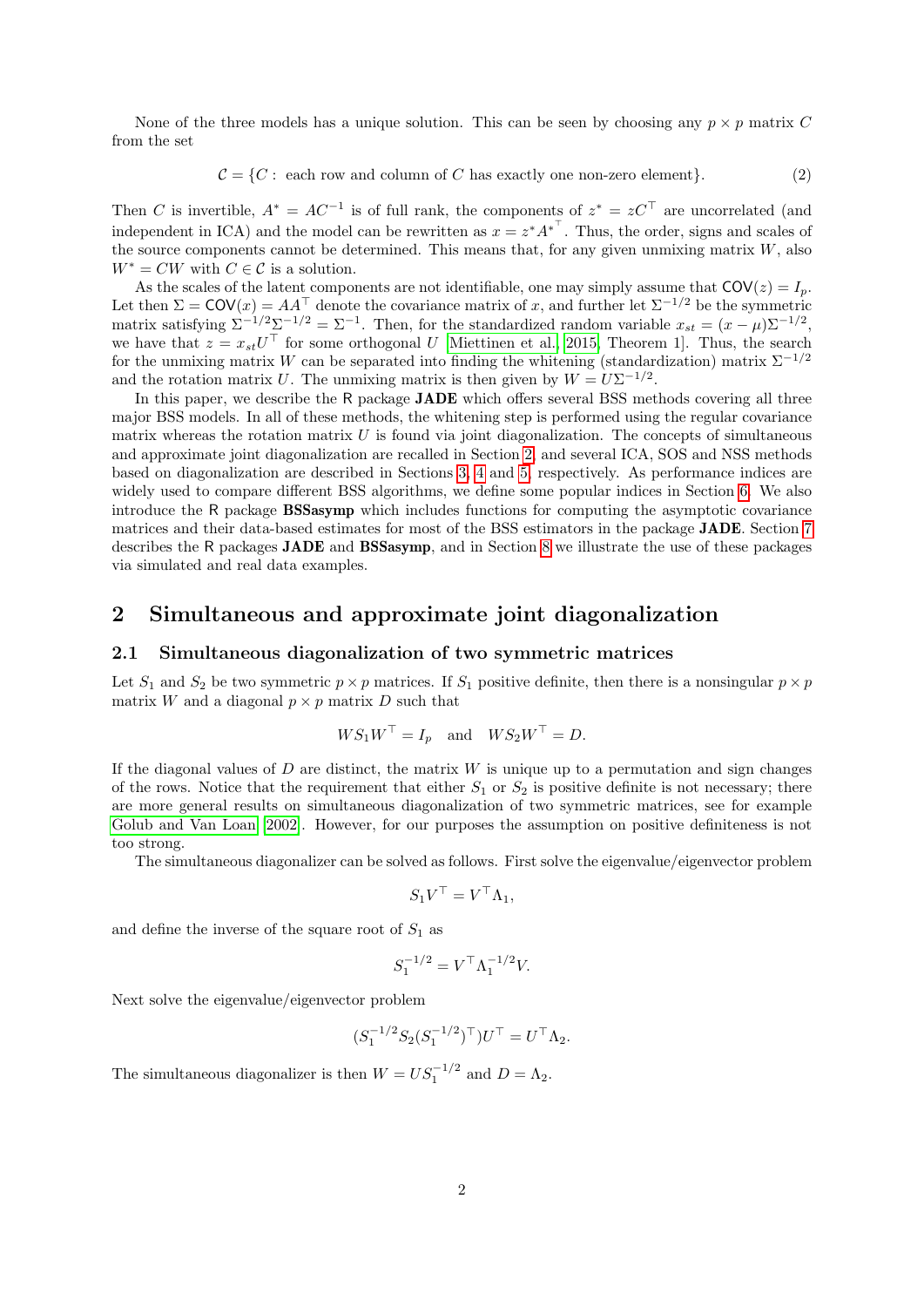#### 2.2 Approximate joint diagonalization

Exact diagonalization of a set of symmetric  $p \times p$  matrices  $S_1, \ldots, S_K$ ,  $K > 2$  is only possible if all matrices commute. As shown later in Sections [3,](#page-3-0) [4](#page-5-0) and [5,](#page-6-0) in BSS this is, however, not the case for finite data and we need to perform approximate joint diagonalization, that is, we try to make  $WS_KW^{\dagger}$  as diagonal as possible. In practice, we have to choose a measure of diagonality  $M$ , a function that maps a set of  $p \times p$  matrices to  $[0, \infty)$ , and seek W that minimizes

$$
\sum_{k=1}^K M(W S_k W^\top).
$$

Usually the measure of diagonality is chosen to be

$$
M(V) = ||\text{off}(V)||^2 = \sum_{i \neq j} (V)_{ij}^2,
$$

where  $\text{off}(V)$  has the same off-diagonal elements as V, and the diagonal elements are zero. In common principal component analysis for positive definite matrices, [Flury](#page-23-1) [\[1984\]](#page-23-1) used the measure

$$
M(V) = \log \det(\text{diag}(V)) - \log \det(V),
$$

where diag(V) =  $V - \text{off}(V)$ .

Obviously the sum of squares criterion is minimized by the trivial solution  $W = 0$ . The most popular method to avoid this solution is to diagonalize one of the matrices, then transform the rest  $K-1$  matrices, and approximately diagonalize them requiring the diagonalizer to be orthogonal. To be more specific, suppose that  $S_1$  is a positive definite  $p \times p$  matrix. Then find  $S_1^{-1/2}$  and denote  $S_k^* = S_1^{-1/2} S_k (S_1^{-1/2})^\top$ ,  $k = 2, \ldots, K$ . Notice that in classical BSS methods, matrix  $S_1$  is usually the covariance matrix, and the transformation is called whitening. Now if we measure the diagonality using the sum of squares of the off-diagonal elements, the approximate joint diagonalization problem is equivalent to finding an orthogonal  $p \times p$  matrix U that minimizes

$$
\sum_{k=2}^{K} \|\text{off}(US_k^*U^\top)\|^2 = \sum_{k=2}^{K} \sum_{i \neq j} (US_k^*U^\top)^2_{ij}.
$$

Since the sum of squares remains the same when multiplied by an orthogonal matrix, we may equivalently maximize the sum of squares of the diagonal elements

<span id="page-2-0"></span>
$$
\sum_{k=2}^{K} \|\text{diag}(US_k^* U^\top)\|^2 = \sum_{k=2}^{K} \sum_{i=1}^{p} (US_k^* U^\top)_{ii}^2.
$$
 (3)

Several algorithms for orthogonal approximate joint diagonalization have been suggested, and in the following we describe two algorithms which are given in the R package **JADE**. For examples of nonorthogonal approaches, see R package jointDiag and references therein as well as [Yeredor](#page-24-1) [\[2002\]](#page-24-1).

The rjd algorithm uses Given's (or Jacobi) rotations to transform the set of matrices to a more diagonal form two rows and two columns at a time [\[Clarkson, 1988\]](#page-23-2). Givens rotation matrix is given by

$$
G(i,j,\theta) = \begin{pmatrix} 1 & \cdots & 0 & \cdots & 0 & \cdots & 0 \\ \vdots & \ddots & \vdots & & \vdots & & \vdots \\ 0 & \cdots & \cos(\theta) & \cdots & -\sin(\theta) & \cdots & 0 \\ \vdots & & \vdots & \ddots & \vdots & & \vdots \\ 0 & \cdots & \sin(\theta) & \cdots & \cos(\theta) & \cdots & 0 \\ \vdots & & \vdots & & \vdots & & \vdots \\ 0 & \cdots & 0 & \cdots & 0 & \cdots & 1 \end{pmatrix}
$$

In rjd algorithm the initial value for the orthogonal matrix U is  $I_p$ . First, the value of  $\theta$  is computed using the elements  $(S_k^*)_{11}, (S_k^*)_{12}$  and  $(S_k^*)_{22}, k = 2, \ldots, K$ , and matrices  $U, S_2^*, \ldots, S_K^*$  are then updated by

$$
U \leftarrow UG(1, 2, \theta)
$$
 and  $S_k^* \leftarrow G(1, 2, \theta)S_k^*G(1, 2, \theta), k = 2, ..., K.$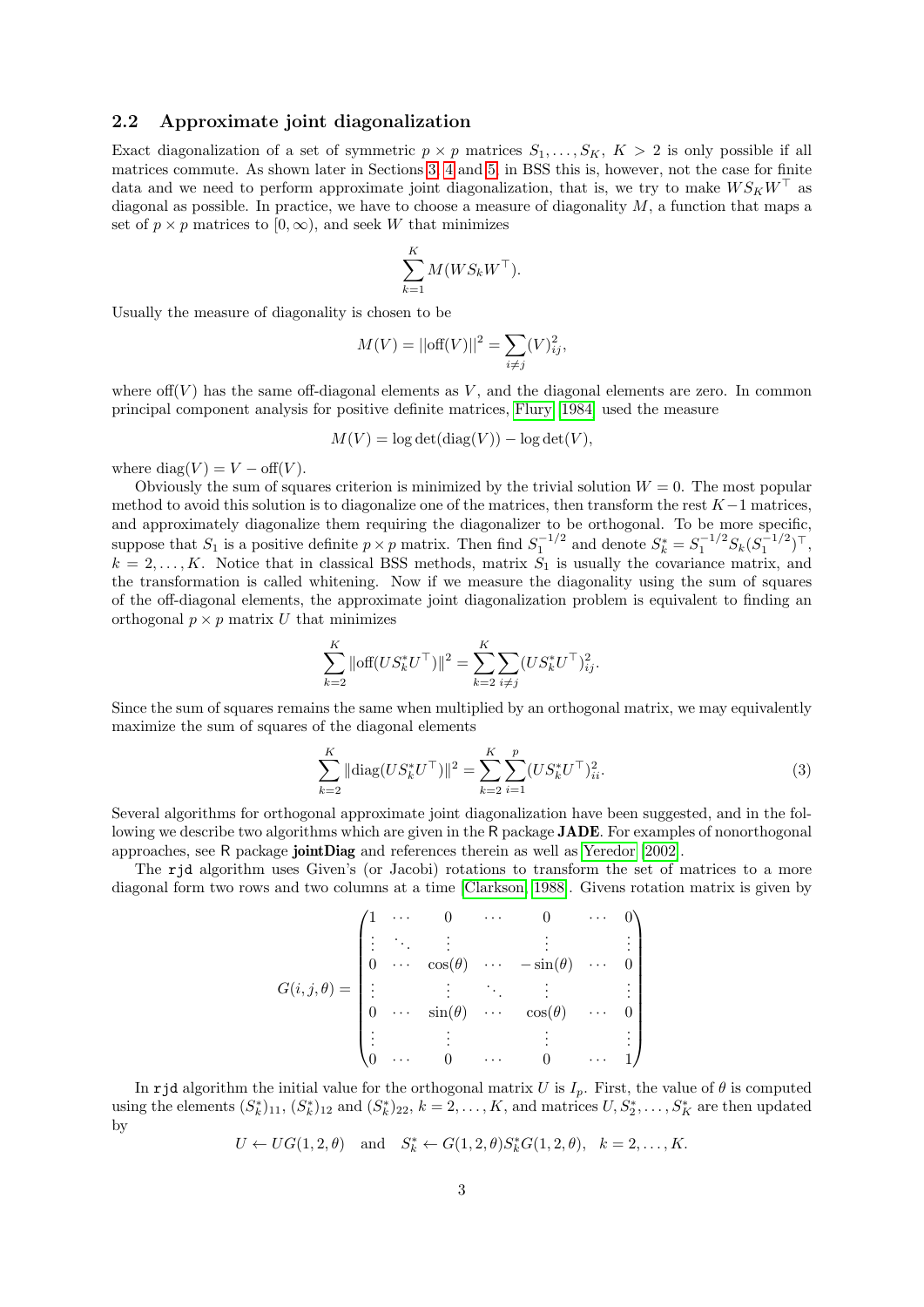Similarly all pairs  $i < j$  are gone through. When  $\theta = 0$ , the Givens rotation matrix is identity and no more rotation is done. Hence, the convergence has been reached when  $\theta$  is small for all pairs  $i < j$ . Based on vast simulation studies it seems that the solution of the rjd algorithm always maximizes the diagonality criterion [\(3\)](#page-2-0).

In the deflation based joint diagonalization  $(did)$  algorithm the rows of the joint diagonalizer are found one by one [\[Nordhausen et al., 2012\]](#page-24-2). Following the notations above, assume that  $S_2^*, \ldots, S_K^*$ ,  $K \geq 2$ , are the symmetric  $p \times p$  matrices to be jointly diagonalized by an orthogonal matrix, and write the criterion [\(3\)](#page-2-0) as

$$
\sum_{k=2}^{K} ||\text{diag}(US_k^* U^\top)||^2 = \sum_{j=1}^{p} \sum_{k=2}^{K} (u_j S_k^* u_j^\top)^2,
$$
\n(4)

where  $u_i$  is the jth row of U. The sum [\(4\)](#page-3-1) can then be approximately maximized by solving successively for each  $j = 1, \ldots, p - 1, u_j$  that maximizes

<span id="page-3-2"></span><span id="page-3-1"></span>
$$
\sum_{k=2}^{K} (u_j S_k^* u_j^\top)^2
$$
 (5)

under the constraint  $u_r u_j^{\top} = \delta_{rj}, r = 1, \ldots, j-1$ . Recall that  $\delta_{rj} = 1$  as  $r = j$  and zero otherwise.

The djd algorithm in the R package **JADE** is based on gradients, and to avoid stopping to local maxima, the initial value for each row is chosen from a set of random vectors so that criterion [\(5\)](#page-3-2) is maximized in that set. The djd function also has an option to choose the initial values to be the eigenvectors of the first matrix  $S_2^*$  which makes the function faster, but does not guarantee that the local maximum is reached. Recall that even if the algorithm finds the global maximum in every step, the solution only approximately maximizes the criterion [\(4\)](#page-3-1).

In the djd function also criteria of the form

$$
\sum_{k=2}^{K} |u_j S_k^* u_j^\top|^r, \ r > 0,
$$

can be used instead of [\(5\)](#page-3-2), and if all matrices are positive definite, also

$$
\sum_{k=2}^{K} \log(u_j S_k^* u_j^\top).
$$

The joint diagonalization plays an important role is BSS. In the next sections, we recall the three major BSS models, and corresponding separation methods which are based on the joint diagonalization. All these mehods are included in the R package JADE.

## <span id="page-3-0"></span>3 Independent Component Analysis

The independent component model assumes that the source vector  $z$  in model [\(1\)](#page-0-0) has mutually independent components. Based on this assumption, the mixing matrix  $A$  in [\(1\)](#page-0-0) is not well-defined, therefore some extra assumptions are usually made. Common assumptions on the source variable  $z$  in the IC model are

(IC1) the source components are mutually independent,

 $(IC2) E(z) = 0$  and  $E(z^{\top}z) = I_p$ ,

(IC3) at most one of the components is gaussian, and

(IC4) each source component is independent and identically distributed,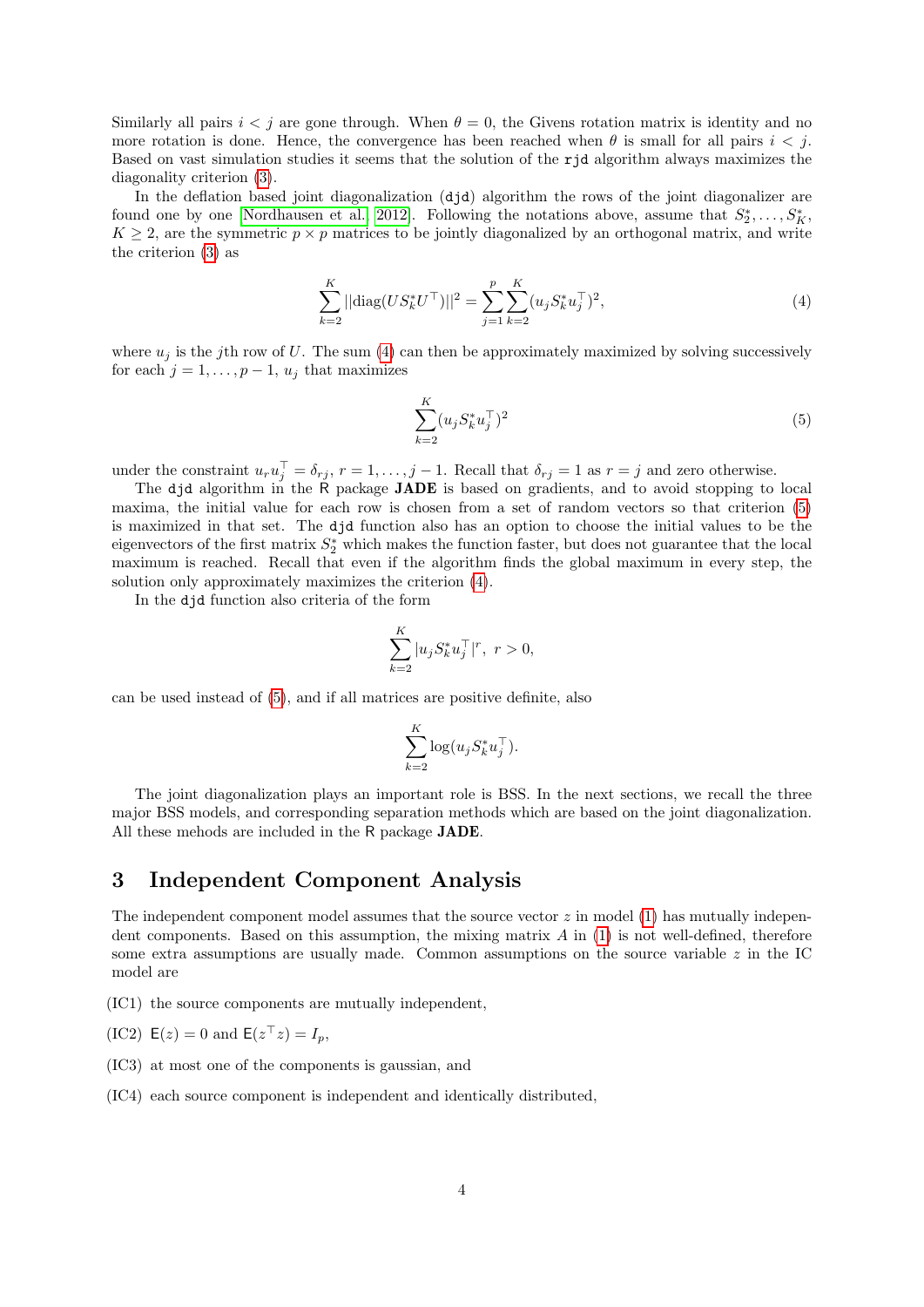Assumption (IC2) fixes the variances of the components, and thus the scales of the rows of A. Assumption (IC3) is needed as, for multiple normal components, the independence and uncorrelatedness are equivalent. Thus, any orthogonal transformation of normal components preserves the independence.

Classical ICA methods are often based on maximizing the non-Gaussianity of the components. This approach is motivated by the central limit theorem which, roughly speaking, says that the sum of random variables is more Gaussian than the summands. Several different methods to perform ICA are proposed in the literature. For general overviews, see for example Hyvärinen et al. [\[2001\]](#page-23-3), [Comon and Jutten](#page-23-4) [\[2010\]](#page-23-4), [Oja and Nordhausen](#page-24-3) [\[2012\]](#page-24-3), [Yu et al.](#page-24-4) [\[2014\]](#page-24-4).

In the following, we review two classical ICA methods, FOBI and JADE, which utilize joint diagonalization when estimating the unmixing matrix. As the FOBI method is a special case of ICA methods based on two scatter matrices with so-called independence property [\[Oja et al., 2006\]](#page-24-5), we will first recall some related definitions.

#### 3.1 Scatter Matrix and Independence Property

Let  $F_x$  denote the cdf of a p-variate random vector x. A matrix valued functional  $S(F_x)$  is called a scatter matrix if it is positive definite, symmetric and affine equivariant in the sense that  $S(F_{Ax+b}) = AS(F_x)A^{\top}$ for all x, full rank matrices  $p \times p$  matrices A and all p-variate vectors b.

[Oja et al.](#page-24-5) [\[2006\]](#page-24-5) noticed that the simultaneous diagonalization of any two scatter matrices with the independence property yields the ICA solution. The issue was further studied in [Nordhausen et al.](#page-24-6) [\[2008a\]](#page-24-6). A scatter matrix  $S(F_x)$  with the independence property is defined to be a diagonal matrix for all x with independent components. An example of a scatter matrix with the independence property is the covariance matrix, but what comes to most scatter matrices, they do not possess the independence property (for more details ,see [Nordhausen and Tyler](#page-24-7) [\[2015\]](#page-24-7)). However, it was noticed in [Oja et al.](#page-24-5) [\[2006\]](#page-24-5) that if the components of x are independent and symmetric, then  $S(F_x)$  is diagonal for any scatter matrix. Thus a symmetrized version of a scatter matrix  $S_{sym}(F_x) = S(F_{x_1-x_2})$ , where  $x_1$  and  $x_2$  are independent copies of x, always has the independence property, and can be used to solve the ICA problem.

The affine equivariance of the matrices, which are used in the simultaneous diagonalization and approximate joint diagonalization methods, imply the affine equivariance of the unmixing matrix estimator. More precisely, if the unmixing matrices W and  $W^*$  correspond to x and  $x^* = xB^{\top}$ , respectively, then  $xW^{\top} = x^*W^{*^{\top}}$  (up to sign changes of the components) for all  $p \times p$  full rank matrices B. This is a desirable property of an unmixing matrix estimator as it means that the separation result does not depend on the mixing procedure. It is easy to see that the affine equivariance also holds even if  $S_2, \ldots, S_K$ ,  $K \geq 2$ , are only orthogonal equivariant.

#### 3.2 FOBI

One of the first ICA methods, FOBI (fourth order blind identification) introduced by [Cardoso](#page-22-0) [\[1989\]](#page-22-0), uses simultaneous diagonalization of the covariance matrix and the matrix based on the fourth moments,

$$
S_1(F_x) = \text{COV}(x)
$$
 and  $S_2(F_x) = \frac{1}{p+2} \text{E}[\|S_1^{-1/2}(x - \text{E}(x))\|^2 (x - \text{E}(x))^T (x - \text{E}(x))],$ 

respectively. Notice that both  $S_1$  and  $S_2$  are scatter matrices with the independence property. The unmixing matrix is the simultaneous diagonalizer  $W$  satisfying

$$
WS_1(F_x)W^{\top} = I_p
$$
 and  $WS_2(F_x)W^{\top} = D$ ,

where the diagonal elements of D are the eigenvalues of  $S_2(F_z)$  given by  $\mathsf{E}[z_i^4]+p-1$ ,  $i=1,\ldots,p$ . Thus, for a unique solution, FOBI requires that the independent components have different kurtosis values. The statistical properties of FOBI are studied in [Ilmonen et al.](#page-23-5) [\[2010a\]](#page-23-5) and [Miettinen et al.](#page-24-0) [\[2015\]](#page-24-0).

#### 3.3 JADE

The JADE (joint approximate diagonalization of eigenmatrices) algorithm [\[Cardoso and Souloumiac,](#page-22-1) [1993\]](#page-22-1) can be seen as a generalization of FOBI since both of them utilize fourth moments. For a recent comparison of these two methods, see [Miettinen et al.](#page-24-0) [\[2015\]](#page-24-0). Contrary to FOBI, the kurtosis values do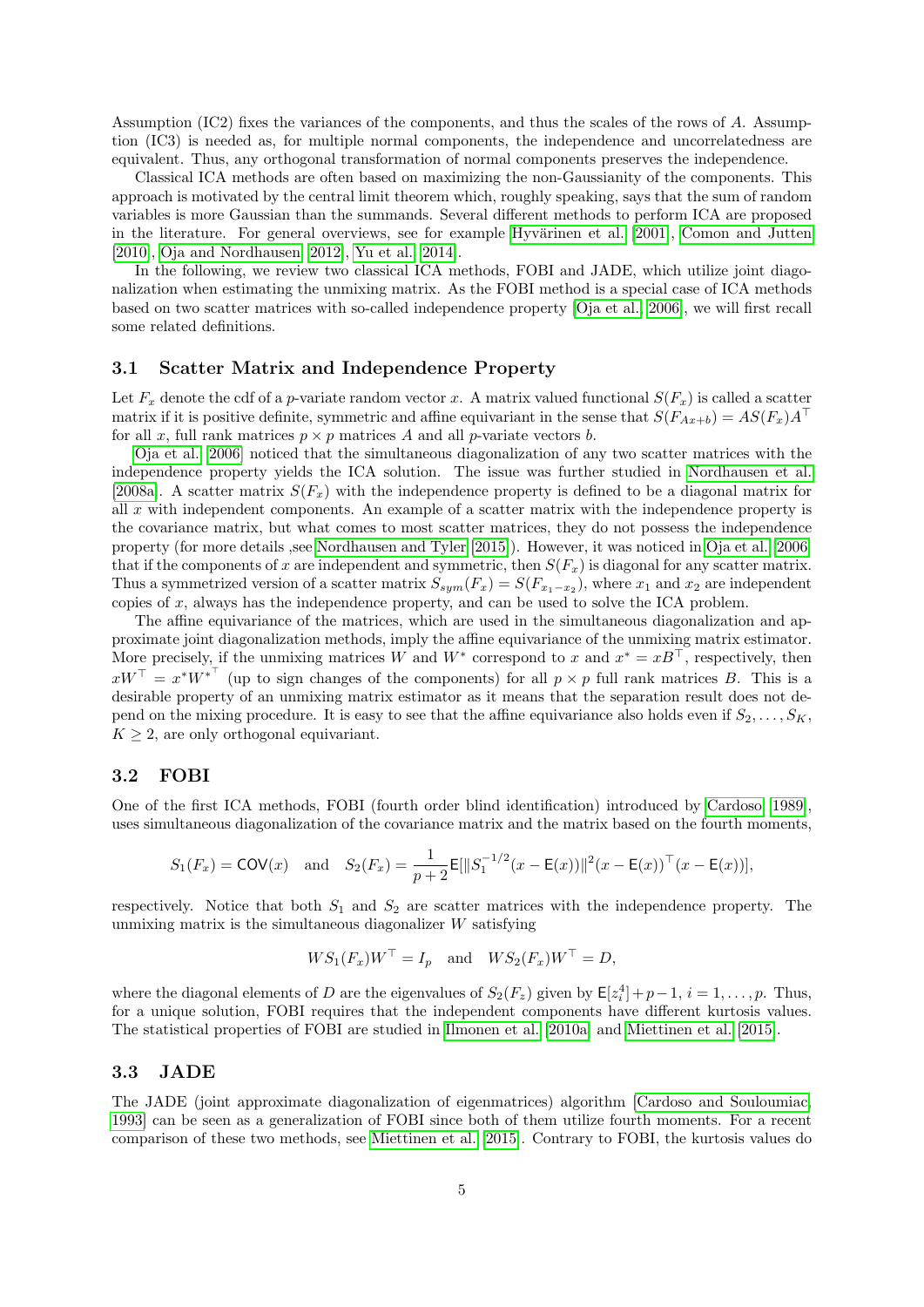not have to be distinct in JADE. The improvement is gained by increasing the number of matrices to be diagonalized as follows. Define, for any  $p \times p$  matrix M, the fourth order cumulant matrix as

$$
C(M) = \mathsf{E}[(x_{st}Mx_{st}^{\top})x_{st}^{\top}x_{st}] - M - M^{\top} - tr(M)I_p,
$$

where  $x_{st}$  is a standardized variable. Notice that  $C(I_p)$  is the matrix based on the fourth moments used in FOBI. Write then  $E^{ij} = e_i^{\top} e_j$ ,  $i, j = 1, \ldots, p$ , where  $e_i$  is a p-vector with the *i*th element one and others zero. In JADE (after the whitening) the matrices  $C(E^{ij})$ ,  $i, j = 1, \ldots, p$  are approximately jointly diagonalized by an orthogonal matrix. The rotation matrix  $U$  thus maximizes the approximate joint diagonalization criterion

$$
\sum_{i=1}^{p} \sum_{j=1}^{p} ||diag(UC(E^{ij})U^{\top})||^{2}.
$$

JADE is affine equivariant even though the matrices  $C(E^{ij})$ ,  $i, j = 1, \ldots, p$ , are not orthogonal equivariant. If the eighth moments of the independent components are finite, then the vectorized JADE unmixing matrix estimate has a limiting multivariate normal distribution. For the asymptotic covariance matrix and a detailed discussion about JADE, see [Miettinen et al.](#page-24-0) [\[2015\]](#page-24-0).

The JADE estimate jointly diagonalizes  $p^2$  matrices. Hence its computational load grows quickly with the number of components. [Miettinen et al.](#page-23-6) [\[2013\]](#page-23-6) suggested a quite similar, but faster method, called  $k$ -JADE which is computationally much simpler. The  $k$ -JADE method whitens the data using FOBI and then jointly diagonalizes

$$
\{C(E^{ij}): i, j = 1, \dots, p, \text{ with } |i - j| < k\}.
$$

The value  $k \leq p$  can be chosen by the user and corresponds basically to the guess of the largest multiplicity of identical kurtosis values of the sources. If k is larger or equal to the largest multiplicity, then  $k$ -JADE and JADE seem to be asymptotically equivalent.

## <span id="page-5-0"></span>4 Second Order Source Separation

In second order source separation  $(SOS)$  model, the source vectors compose a p-variate time series  $z = (z_t)_{t=0,\pm 1,\pm 2,\dots}$  that satisfies

(SOS1) 
$$
E(z_t) = 0
$$
 and  $E(z_t^\top z_t) = I_p$ , and

(SOS2)  $\mathsf{E}(z_t^\top z_{t+\tau}) = D_\tau$  is diagonal for all  $\tau = 1, 2, \ldots$ 

Above assumptions imply that the components of z are weakly stationary and uncorrelated time series. In the following we will shortly describe two classical (SOS) methods, which yield affine equivariant unmixing matrix estimates.

The AMUSE (Algorithm for Multiple Unknown Signals Extraction) [\[Tong et al., 1990\]](#page-24-8) algorithm uses the method of simultaneous diagonalization of two matrices. In AMUSE, the matrices to be diagonalized are the covariance matrix and the autocovariance matrix with chosen lag  $\tau$ , that is,

$$
S_0(F_x) = \text{COV}(x) \quad \text{and} \quad S_\tau(F_x) = \text{E}[(x_t - \text{E}(x_t))^\top (x_{t+\tau} - \text{E}(x_t))].
$$

The unmixing matrix  $W_{\tau}$  then satisfies

$$
W_{\tau}S_0(F_x)W_{\tau}^{\top} = I_p \text{ and } W_{\tau}S_{\tau}(F_x)W_{\tau}^{\top} = D_{\tau}.
$$

The requirement for distinct eigenvalues implies that the autocorrelations with the chosen lag need to be unequal for the source components. Notice that, as the population quantity  $S_\tau(F_x)$  is symmetric, the estimate  $\hat{W}_{\tau}$  is obtained by diagonalizing the sample covariance matrix and the symmetrized autocovariance matrix with lag  $\tau$ . The sample autocovariance matrix with lag  $\tau$  is given by

$$
\hat{S}_{\tau}(X) = \frac{1}{n - \tau} \sum_{t=1}^{n - \tau} (X_t - \bar{X}_t)^{\top} (X_{t + \tau} - \bar{X}_t),
$$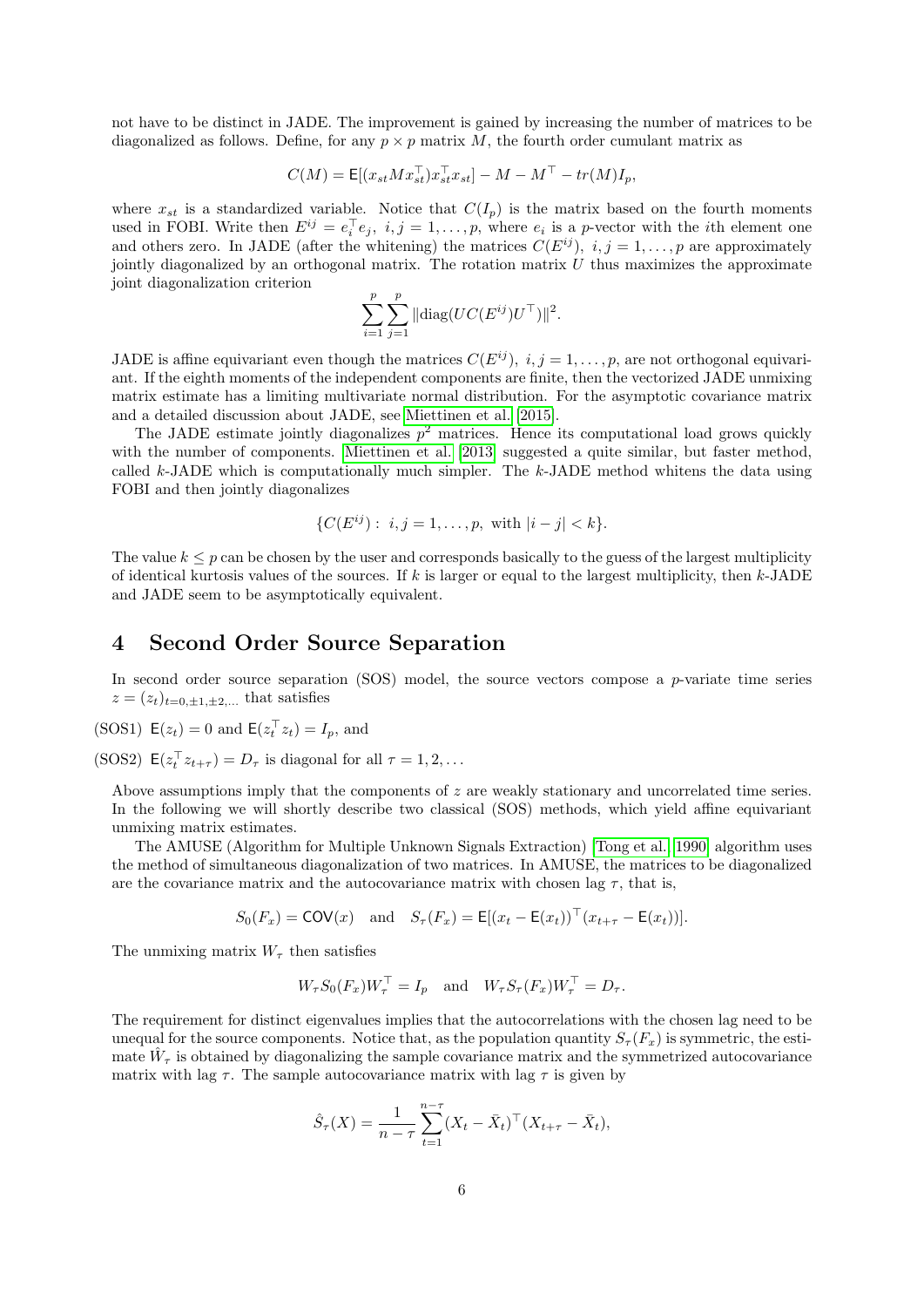and the symmetrized autocovariance matrix with lag  $\tau$ ,

$$
\hat{S}_{\tau}^{S}(X) = \frac{1}{2} (\hat{S}_{\tau}(X) + \hat{S}_{\tau}(X)^{\top}),
$$

respectively.

It has been shown that the choice of the lag has a great impact on the performance of the AMUSE estimate [\[Miettinen et al., 2012\]](#page-23-7). However, without any preliminary knowledge of the uncorrelated components it is difficult to choose the best lag for the problem at hand. [Cichocki and Amari](#page-22-2) [\[2002\]](#page-22-2) simply recommend to start with  $\tau = 1$ , and check the diagonal elements of the estimate D. If there are two almost equal values, another value for  $\tau$  should be chosen.

[Belouchrani et al.](#page-22-3) [\[1997\]](#page-22-3) provide a natural approximate joint diagonalization method for SOS model. In SOBI (Second Order Blind Identification) the data is whitened using the covariance matrix  $S_0(F_x)$ COV(x). The K matrices for rotation are then autocovariance matrices with distinct lags  $\tau_1, \ldots, \tau_K$ , that is,  $S_{\tau_1}(F_x), \ldots, S_{\tau_K}(F_x)$ . The use of different joint diagonalization methods yields estimates with different properties. For details about deflation-based algorithm (djd) in SOBI see [Miettinen et al.](#page-24-9) [\[2014a\]](#page-24-9), and for details about SOBI using the rjd see [Miettinen et al.](#page-24-10) [\[2016\]](#page-24-10). General agreement seems to be that in most cases, the use of rjd in SOBI is preferrable.

The problem of choosing the set of lags  $\tau_1, \ldots, \tau_K$  for SOBI is not as important as the choice of lag  $\tau$  for AMUSE. Among the signal processing community,  $K = 12$  and  $\tau_k = k$  for  $k = 1, \ldots, K$ , are conventional choices. [Miettinen et al.](#page-24-9) [\[2014a\]](#page-24-9) argue that, when the deflation-based joint diagonalization is applied, one should rather take too many matrices than too few. The same suggestion applies to SOBI using the rjd. If the time series are linear processes, the asymptotic results in [Miettinen et al.](#page-24-10) [\[2016\]](#page-24-10) provide tools to choose the set of lags, see also Example 2 in Section [8.](#page-9-0)

## <span id="page-6-0"></span>5 Nonstationary Source Separation

The SOS model assumptions are sometimes considered to be too strong. The NSS model is a more general framework for cases where the data are ordered observations. In addition to the basic BSS model [\(1\)](#page-0-0) assumptions, the following assumptions on the source components are made:

(NSS1)  $E(z_t) = 0$  for all t,

(NSS2)  $E(z_t^\top z_t)$  is positive definite and diagonal for all t,

(NSS3)  $E(z_t^\top z_{t+\tau})$  is diagonal for all t and  $\tau$ .

Hence the source components are uncorrelated and they have a constant mean. However, the variances are allowed to change over time. Notice that this definition differs from the block-nonstationary model, where the time series can be divided into intervals so that the SOS model holds for each interval.

NSS-SD, NSS-JD and NSS-TD-JD are algorithms that take into account the nonstationarity of the variances. For the description of the algorithms define

$$
S_{T,\tau}(F_x) = \frac{1}{|T| - \tau} \sum_{t \in T} \mathsf{E}[(x_t - \mathsf{E}(x_t))^{\top} (x_{t+\tau} - \mathsf{E}(x_t))],
$$

where T is a finite time interval and  $\tau \in \{0, 1, \ldots\}.$ 

The NSS-SD unmixing matrix simultaneously diagonalizes  $S_{T_1,0}(F_x)$  and  $S_{T_2,0}(F_x)$ , where  $T_1$ ,  $T_2 \subset$ [1, n] are separate time intervals.  $T_1$  and  $T_2$  should be chosen so that  $S_{T_1,0}(F_x)$  and  $S_{T_2,0}(F_x)$  are as different as possible.

Corresponding approximate joint diagonalization method is called NSS-JD. The data is whitened using the covariance matrix  $S_{[1,n],0}(F_x)$  computed from all the observations. After whitening, the K covariance matrices  $S_{T_1,0}(F_x), \ldots, S_{T_K,0}(F_x)$  related to time intervals  $T_1, \ldots, T_K$  are diagonalized with an orthogonal matrix.

Both NSS-SD and NSS-JD algorithms ignore the possible time dependence. Assume that the full time series can be divided into K time intervals  $T_1, \ldots, T_K$  so that, in each interval, the SOS model holds approximately. Then the autocovariance matrices within the intervals make sense, and the NSS-TD-JD algorithm is applicable. Again, the covariance matrix  $S_{[1,n],0}(F_x)$  whitens the data. Now the matrices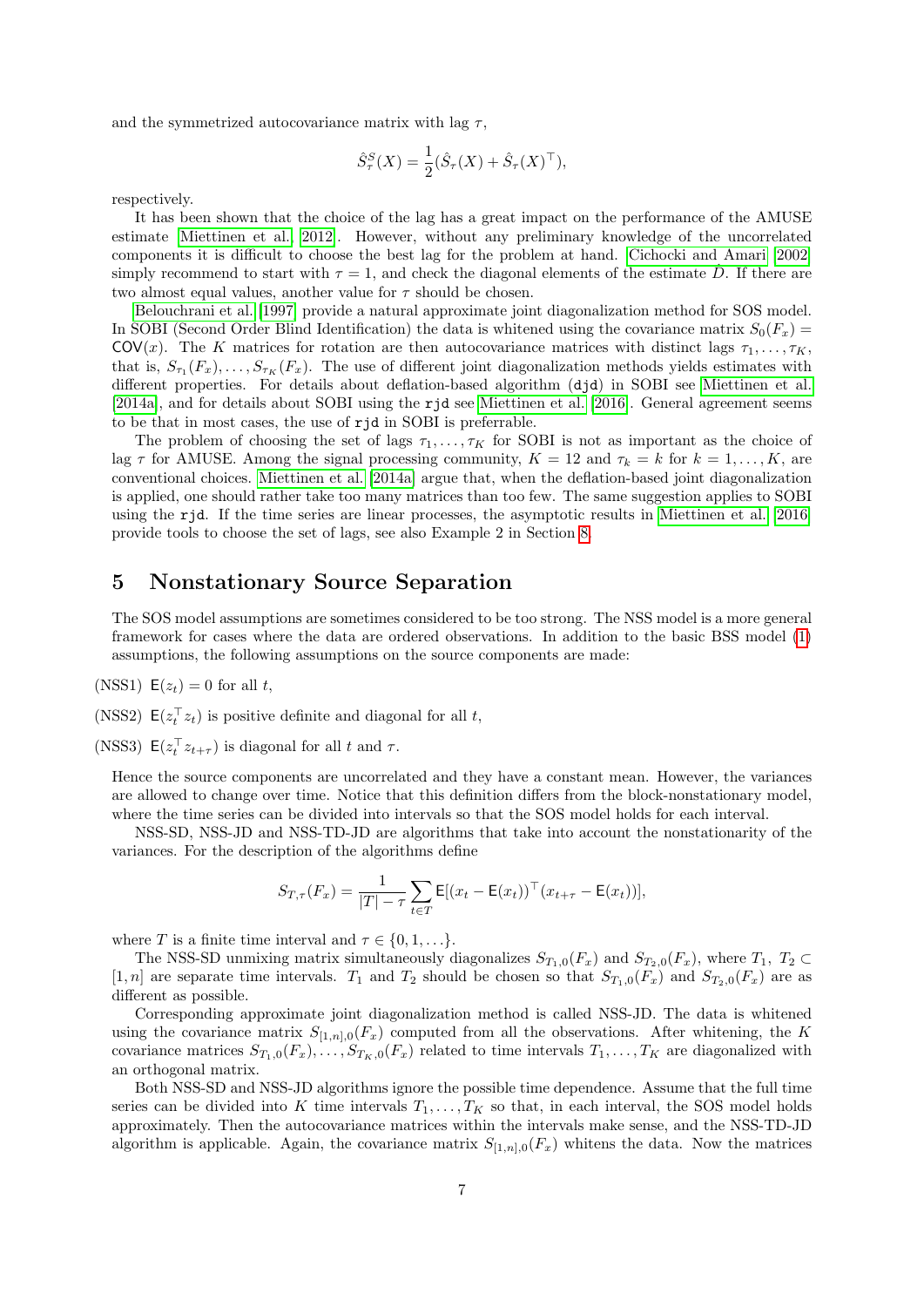to be jointly diagonalized are  $S_{T_i, \tau_j}(F_x)$ ,  $i = 1, \ldots, K$ ,  $j = 1, \ldots, L$ . When selecting the intervals one should take into account the lengths of the intervals so that the random effect is not too large when the covariances and the autocovariances are computed. A basic rule in signal processing community is to have 12 intervals if the data is large enough, or  $K < 12$  intervals such that each interval contains at least 100 observations. Notice that NSS-SD and NSS-JD (as well as AMUSE and SOBI) are special cases of NSS-TD-JD. Naturally, NSS-SD, NSS-JD and NSS-TD-JD are all affine equivariant.

For further details on NSS methods see for example [Choi and Cichocki](#page-22-4) [\[2000a,](#page-22-4)[b\]](#page-22-5), [Choi et al.](#page-22-6) [\[2001\]](#page-22-6), [Nordhausen](#page-24-11) [\[2014\]](#page-24-11). Notice that asymptotic results are not yet available for any of these NSS methods.

## <span id="page-7-0"></span>6 BSS performance criteria

The performance of different BSS methods using real data is often difficult to evaluate since the true unmixing matrix is unknown. In simulations studies, however, the situation is different, and in the literature many performance indices have been suggested to measure the performance of different methods. For a recent overview see [Nordhausen et al.](#page-24-12) [\[2011\]](#page-24-12), for example.

The package JADE contains several performance indices but in the following we will only introduce two of them. Both performance indices are functions of the so-called gain matrix,  $\ddot{G}$ , which is a product of the unmixing matrix estimate  $\hat{W}$  and the true mixing matrix, that is,  $\hat{G} = \hat{W}A$ . Since the order, the signs and the scales of the source components cannot be estimated, the gain matrix of an optimal estimate does not have to be identity, but equivalent to the identity in the sense that  $\hat{G} = C$  for some  $C \in \mathcal{C}$ , where  $\mathcal{C}$  is given in [\(2\)](#page-1-1).

The Amari error [\[Amari et al., 1996\]](#page-22-7) is defined as

$$
AE(\hat{G}) = \frac{1}{2p(p-1)} \left( \sum_{i=1}^{p} \left( \sum_{j=1}^{p} \frac{|\hat{g}_{ij}|}{\max_{h} |\hat{g}_{ih}|} - 1 \right) + \sum_{j=1}^{p} \left( \sum_{i=1}^{p} \frac{|\hat{g}_{ij}|}{\max_{h} |\hat{g}_{hj}|} - 1 \right) \right),
$$

where  $\hat{g}_{ij}$  denotes the *ij*th element of  $\hat{G}$ . The range of the Amari error values is [0, 1], and a small value corresponds to a good separation performance. The Amari error is not scale invariant. Therefore, when different algorithms are compered, the unmixing matrices should be scaled in such a way that the corresponding rows of different matrices are of equal length.

The minimum distance index [\[Ilmonen et al., 2010b\]](#page-23-8) is defined as

$$
MD(\hat{G}) = \frac{1}{\sqrt{p-1}} \inf_{C \in \mathcal{C}} \|C\hat{G} - I_p\|,
$$

where  $\|\cdot\|$  is the matrix (Frobenius) norm and C is defined in [\(2\)](#page-1-1). Also the MD index is scaled to have a maximum value 1, and  $MD(\hat{G}) = 0$  if and only if  $\hat{G} \in \mathcal{C}$ . The MD index is affine invariant. The statistical properties of the index are thoroughly studied in [Ilmonen et al.](#page-23-8) [\[2010b\]](#page-23-8) and [Ilmonen et al.](#page-23-9) [\[2012\]](#page-23-9).

A feature that makes the minimum distance index especially attractive in simulation studies is that its value can be related to the asymptotic covariance matrix of an estimator  $\hat{W}$ . If  $\hat{W} \to A^{-1}$  and  $\sqrt{n}$  vec( $\hat{W}A-I_p$ )  $\rightarrow$   $N_{p^2}(0,\Sigma)$ , which is for example the case for FOBI, JADE, AMUSE and SOBI, then the limiting distribution of  $n(p-1)MD(\hat{G})^2$  has an expected value

<span id="page-7-2"></span>
$$
tr\left((I_{p^2} - D_{p,p})\Sigma(I_{p^2} - D_{p,p})\right),\tag{6}
$$

where  $D_{p,p} = \sum_{i=1}^p e_i^{\top} e_i \otimes e_i^{\top} e_i$ , with  $\otimes$  denoting the kronecker product and  $e_i$  a p-vector with *i*th element one and others zero.

Notice that  $tr((I_{p^2}-D_{p,p})\Sigma(I_{p^2}-D_{p,p}))$  is the sum of the off-diagonal elements of  $\Sigma$  and therefore a natural measure of the variation of the unmixing matrix estimate  $\hat{W}$ . We will make use of this relationship later in one of our examples.

## <span id="page-7-1"></span>7 Functionality of the packages

The package JADE is freely available from the Comprehensive R Archive Network at [http://CRAN.](http: //CRAN.R-project.org/package=JADE) [R-project.org/package=JADE](http: //CRAN.R-project.org/package=JADE) and comes under the GNU General Public Licence (GPL) 2.0 or higher licence.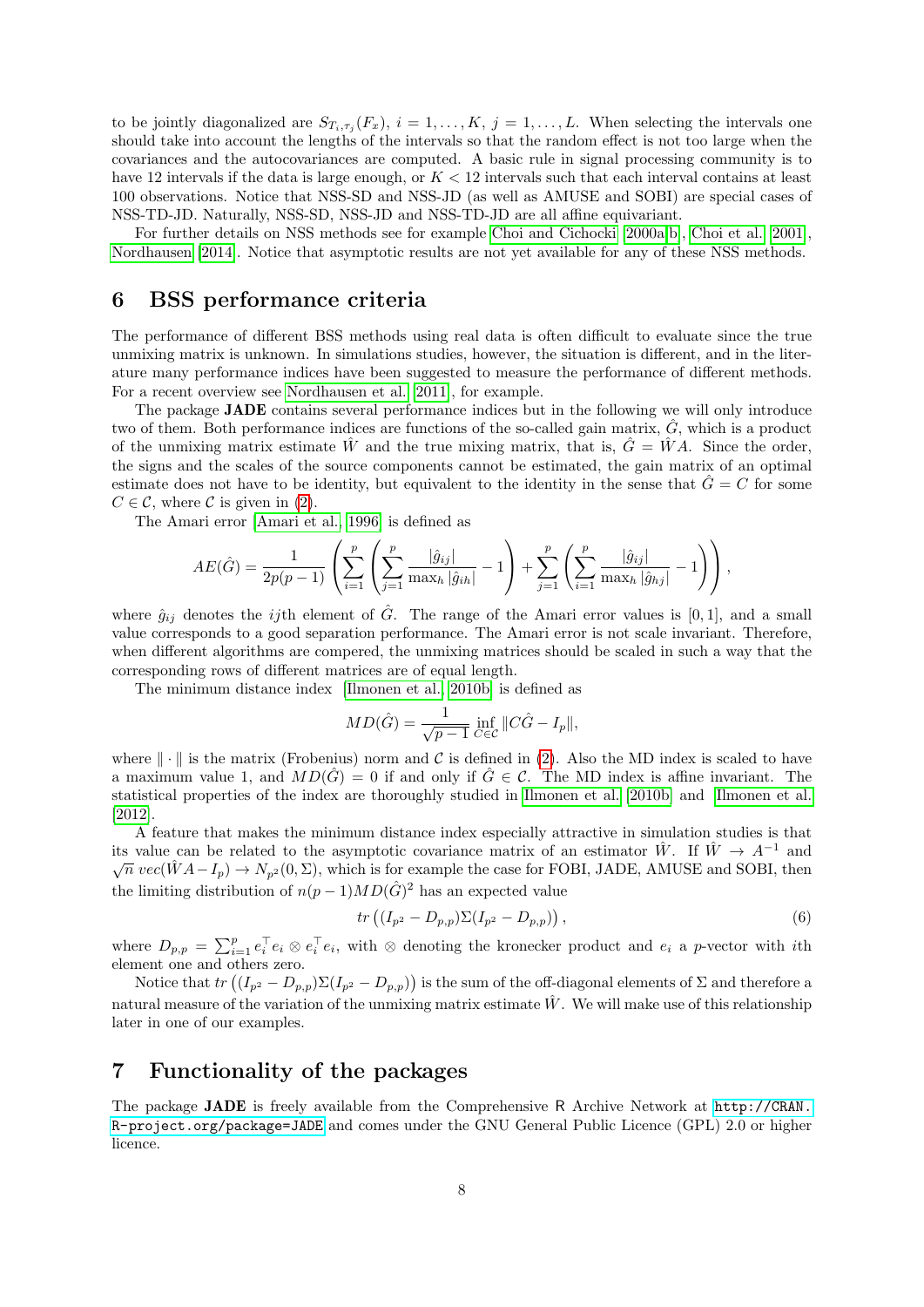The main functions of the package implement the blind source separation methods described in the previous sections. The function names are selfexplanatory being FOBI, JADE and k\_JADE for ICA, AMUSE and SOBI for SOS and NSS.SD, NSS.JD and NSS.TD.JD for NSS. All functions usually take as an input either a numerical matrix X or as alternative a multivariate time series object of class ts. The functions have method appropriate arguments like for example which lags to choose for AMUSE and SOBI.

All functions return an object of the S3-class bss which contains at least an object W, which is the estimated unmixing matrix, and S containing the estimated (and centered) sources. Depending on the chosen function also other information is stored. The methods available for the class are

- print: which prints basically all information except the sources S.
- coef: which extracts the unmixing matrix W.
- plot: which produces a scatter plot matrix of S using pairs for ICA methods and a multivariate time series plot using plot.ts for other BSS methods.

To extract the sources S the helper function bss.components can be used.

The functions which use joint approximate diagonalization of several matrices provide the user an option to choose the method for joint diagonalization from the list below.

- djd: for deflation-based joint diagonalization.
- rjd: for joint diagonalization using Givens rotations.
- frjd: which is basically the same as rjd, but has less options and is much faster as being implemented in C.

From our experience the function  $f$ rjd, when appropriate, seems to obtain the best results.

In addition, the **JADE** package provides two other functions for joint diagonalization. The function  $FG$  is designed for diagonalization of real positive-definite matrices and  $c$  jd is the generalization of  $r$  jd to the case of complex matrices. For details about all functions for joint diagonalization see also their help pages. More functions for joint diagonalization are also available in the R package jointDiag [\[Gouy-Pailler,](#page-23-10) [2009\]](#page-23-10).

To evaluate the performance of BSS methods using simulation studies, performance indices are needed. The package provides for this purpose the functions amari\_error, ComonGAP, MD and SIR. Our personal favorite is the MD-function which implements the minimum distance index described in Section [6.](#page-7-0)

For further details on all the functions see their help pages and the references therein.

For ICA, many alternative methods are implemented in other R packages. Examples include fastICA [\[Marchini et al., 2013\]](#page-23-11), fICA [\[Miettinen et al., 2014b\]](#page-24-13), mlica2 [\[Teschendorff, 2012\]](#page-24-14), PearsonICA [\[Karvanen, 2009\]](#page-23-12) and ProDenICA [\[Hastie and Tibshirani, 2010\]](#page-23-13). None of these ICA methods uses joint diagonalization in estimation. Two slightly overlapping packages with JADE are ICS [\[Nordhausen et al.,](#page-24-15) [2008b\]](#page-24-15) which provides a generalization of the FOBI method, and ica [\[Helwig, 2014\]](#page-23-14) which includes the JADE algorithm. In current practise JADE and fastICA (implemented for example in the packages fastICA and fICA) seem to be the most often used ICA methods. Other newer ICA methods, as for example ICA via product density estimation as provided in the package ProDenICA, are often computationally very intensive as the sample size is usually high in typical ICA applications.

To the best of our knowledge there are currently no other R packages for SOS or NSS available.

Many methods included in the JADE package are also available in the MATLAB toolbox ICALAB [\[Cichocki et al., 2014\]](#page-23-15) which accompanies the book of [Cichocki and Amari](#page-22-2) [\[2002\]](#page-22-2). A collection of links to JADE implementations for real and complex values in different languages like MATLAB, C and python as well as some joint diagonalization functions for MATLAB are available on J.-F. Cardoso's homepage <http://perso.telecom-paristech.fr/~cardoso/guidesepsou.html>.

The package BSSasymp is freely available from the Comprehensive R Archive Network at [http:](http://CRAN.R-project.org/package=BSSasymp) [//CRAN.R-project.org/package=BSSasymp](http://CRAN.R-project.org/package=BSSasymp) and comes under the GNU General Public Licence (GPL) 2.0 or higher licence.

There are two kinds of functions in the package. The first set of functions compute the asymptotic covariance matrices of the vectorized mixing and unmixing matrix estimates under different BSS models. The others estimate the covariance matrices based on a data matrix. The package BSSasymp includes functions for several estimators implemented in package JADE. They are FOBI and JADE in the IC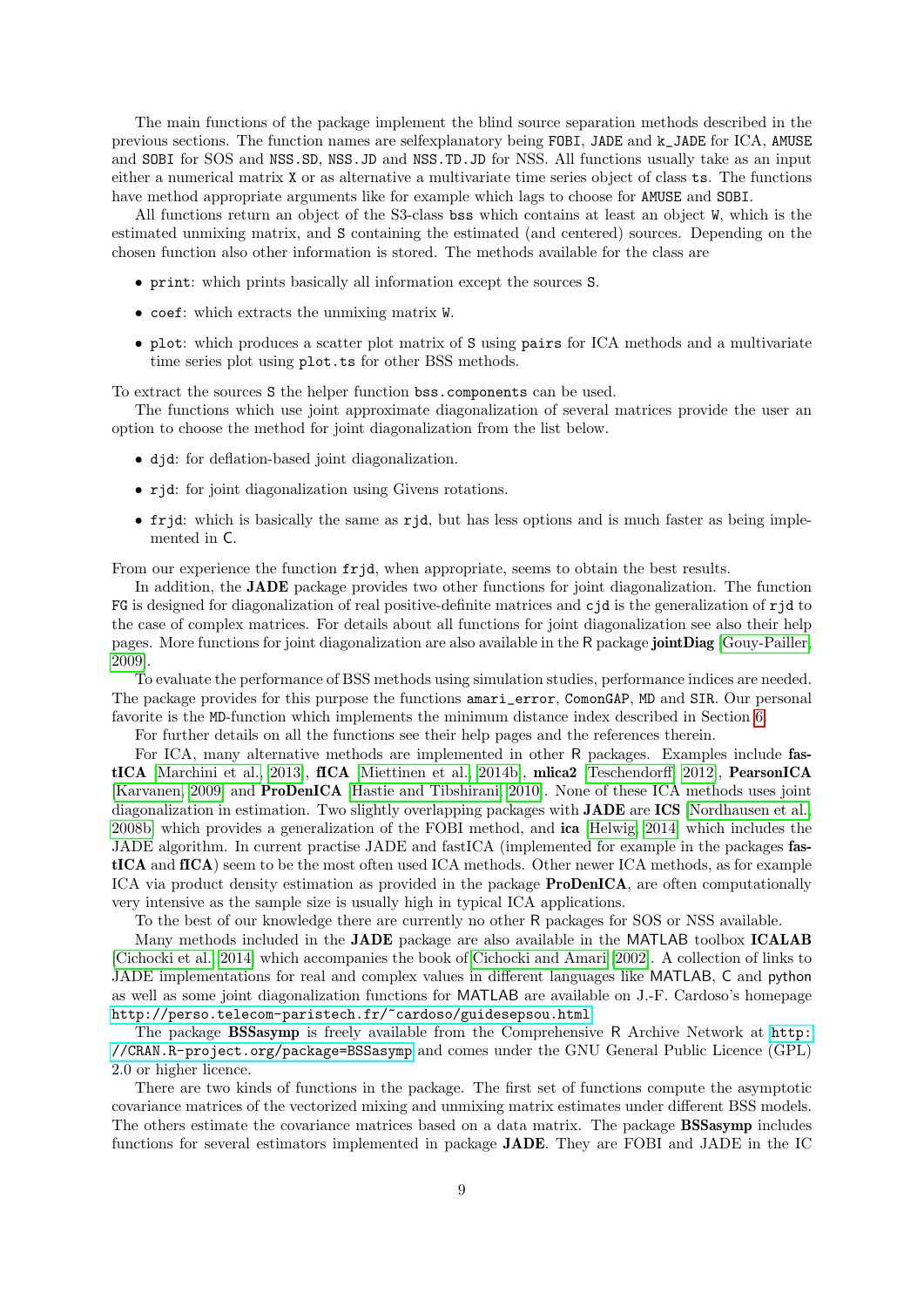model and AMUSE, deflation-based SOBI and regular SOBI in the SOS model. The asymtotic covariance matrices for FOBI and JADE estimates are computed using the results in [Miettinen et al.](#page-24-0) [\[2015\]](#page-24-0). For the limiting distributions of AMUSE and SOBI estimates, see [Miettinen et al.](#page-23-7) [\[2012\]](#page-23-7) and [Miettinen et al.](#page-24-10) [\[2016\]](#page-24-10), respectively.

Functions ASCOV\_FOBI and ASCOV\_JADE compute the theoretical values for covariance matrices. The argument sdf is the vector of source density functions standardized to have mean zero and variance equal to one, supp is a two column matrix, whose rows give the lower and the upper limits used in numerical integration for each source component and A is the mixing matrix. The corresponding functions ASCOV\_SOBIdefl and ASCOV\_SOBI in the SOS model take as input the matrix psi, which gives the MAcoefficients of the source time series, the vector of integers taus for the lags, a matrix of fourth moments of the innovations Beta (default value is for gaussian innovations) and the mixing matrix A.

Functions ASCOV\_FOBI\_est, ASCOV\_JADE\_est, ASCOV\_SOBIdefl\_est and ASCOV\_SOBI\_est can be used for approximating the covariance matrices of the estimates. They are based on asymptotical results, and therefore the sample size should not be very small. Argument X can be either the observed data or estimated source components. When argument mixed is set TRUE, X is considered as observed data and the unmixing matrix is first estimated using the method of interest. The estimation of the covariance matrix of the SOBI estimate is also based on the assumption that the time series are stationary linear processes. If the time series are gaussian, then the asymptotic variances and covariances depend only on the autocovariances of the source components. Argument M gives the number of autocovariances to be used in the approximation of the infinite sums of autocovariances. Thus, M should be the largest lag for which any of the source time series has non-zero autocovariance. In the non-gaussian case the coefficients of the linear processes need to be computed. In functions ASCOV\_SOBIdefl\_est and ASCOV\_SOBI\_est, ARMA-parameter estimation is used and arguments arp and maq fix the order of ARMA series, respectively. There are also faster functions ASCOV\_SOBIdefl\_estN and ASCOV\_SOBI\_estN, which assume that the time series are gaussian and do not estimate the MA-coefficients. The argument taus is to define the lags of the SOBI estimate.

All functions for the theoretical asymptotic covariance matrices return lists with five components. A and W are the mixing and unmixing matrices and COV\_A and COV\_W are the corresponding asymptotic covariance matrices. In simulations studies where the MD index is used as performance criterion, the sum of the variance of the off-diagonal values is of interest (recall Section [6](#page-7-0) for details). This sum is returned as object EMD in the list.

The functions for the estimated asymptotic covariance matrices return similar lists as their theoretic counterparts excluding the component EMD.

### <span id="page-9-0"></span>8 Examples

In this section we provide four examples to demonstrate how to use the main functions in the packages JADE and BSSasymp. In Section [8.1](#page-9-1) we show how different BSS methods can be compared using an artificial data. Section [8.2](#page-14-0) demonstrates how the package BSSasymp can help in selecting the best method for the source separation. In Section [8.3](#page-15-0) we show how a typical simulation study for the comparison of BSS estimators can be performed using the packages JADE and BSSasymp, and finally, in Section [8.4](#page-18-0) a real data example is considered. In these examples the dimension of the data is relatively small, but for example in [Joyce et al.](#page-23-16) [\[2004\]](#page-23-16) SOBI has been succesfully applied to analyze EEG data where the electrical activity of the brain is measured by 128 sensors on the scalp. As mentioned earlier, computation of the JADE estimate for such high-dimensional data is demanding because of the large number of matrices and the use of  $k$ -JADE is recommended then.

In the examples we use the option verb"options(digits  $= 4$ )verb" in R 3.2.1 [R [Core Team, 2015\]](#page-24-16) together with the packages JADE 1.9-93, BSSasymp 1.0-2 and tuneR 1.2.1 [\[Ligges et al., 2014\]](#page-23-17) for the output. Random seeds (when applicable) are provided for reproducibility of examples.

#### <span id="page-9-1"></span>8.1 Example 1

A classical example of the application of BSS is so-called cocktail party problem. Assume that there are p speakers and p microphones; all of them at different locations in a room. The microphones record the mixtures of all p speakers and the goal is then to recover the individual speeches from the mixtures. To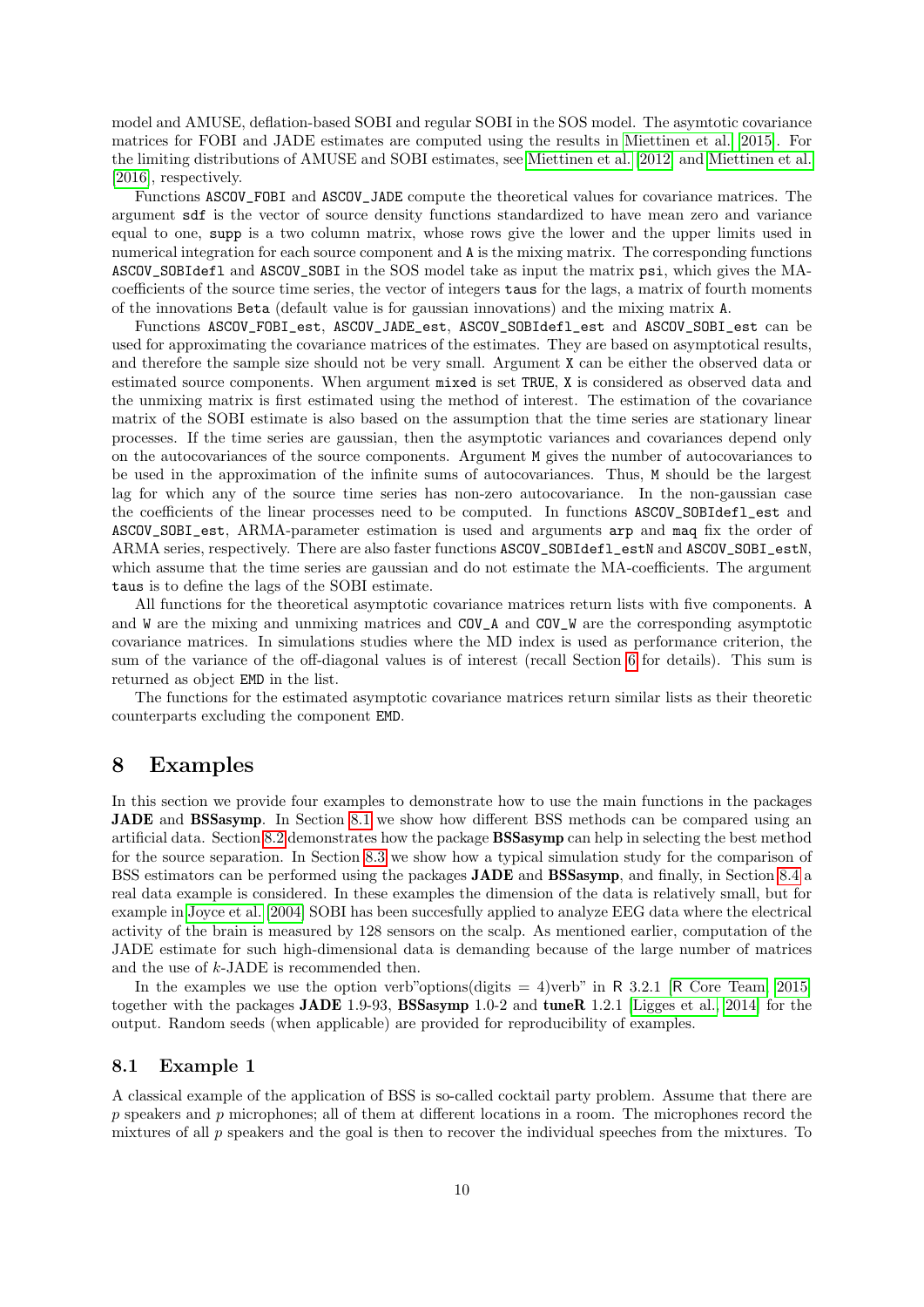illustrate the problem we download three audio files<sup>[1](#page-13-0)</sup> often used in BSS, mix them and try to recover the original sounds again. For the example an internet connection is required in order to obtain the files. The data is imported as follows.

```
R> library("JADE")
R> library("tuneR")
tuneR >= 1.0 has changed its Wave class definition.
Use updateWave(object) to convert Wave objects saved with previous versions
of tuneR.
R> download.file("http://research.ics.aalto.fi/ica/cocktail/source5.wav",
+ "s1.wav", mode = "wb")
trying URL 'http://research.ics.aalto.fi/ica/cocktail/source5.wav'
Content type 'audio/x-wav' length 50044 bytes (48 Kb)
opened URL
downloaded 48 Kb
R> download.file("http://research.ics.aalto.fi/ica/cocktail/source7.wav",
+ "s2.wav", mode = "wb")
trying URL 'http://research.ics.aalto.fi/ica/cocktail/source7.wav'
Content type 'audio/x-wav' length 50044 bytes (48 Kb)
opened URL
downloaded 48 Kb
R> download.file("http://research.ics.aalto.fi/ica/cocktail/source9.wav",
+ "s3.wav", mode = "wb")
trying URL 'http://research.ics.aalto.fi/ica/cocktail/source9.wav'
Content type 'audio/x-wav' length 50044 bytes (48 Kb)
opened URL
downloaded 48 Kb
```
To use the files in R we use functions from the package **tuneR** and then delete again the downloaded files.

```
R> S1 <- readWave("s1.wav")
R> S2 <- readWave("s2.wav")
R> S3 <- readWave("s3.wav")
R> file.remove("s1.wav", "s2.wav", "s3.wav")
[1] TRUE TRUE TRUE
```
We attach a noise component in the data, scale the components to have unit variances, and then mix the sources with a mixing matrix. The components of a mixing matrix were generated from a standard normal distribution.

```
R> set.seed(321)
R> NOISE <- noise("white", duration = 50000)
R> S <- cbind(S1@left, S2@left, S3@left, NOISE@left)
R > S \leftarrow scale(S, center = FALSE, scale = apply(S, 2, sd))R> St \leftarrow ts(S, start = 0, frequency = 8000)
R > p < -4R > A \leftarrow matrix(runif(p^2, 0, 1), p, p)R> A
       [0,1] [0,2] [0,3] [0,4][1,] 0.1989 0.066042 0.7960 0.4074
[2,] 0.3164 0.007432 0.4714 0.7280
[3,] 0.1746 0.294247 0.3068 0.1702
[4,] 0.7911 0.476462 0.1509 0.6219
R> X <- tcrossprod(St, A)
R > Xt \leftarrow as.ts(X)
```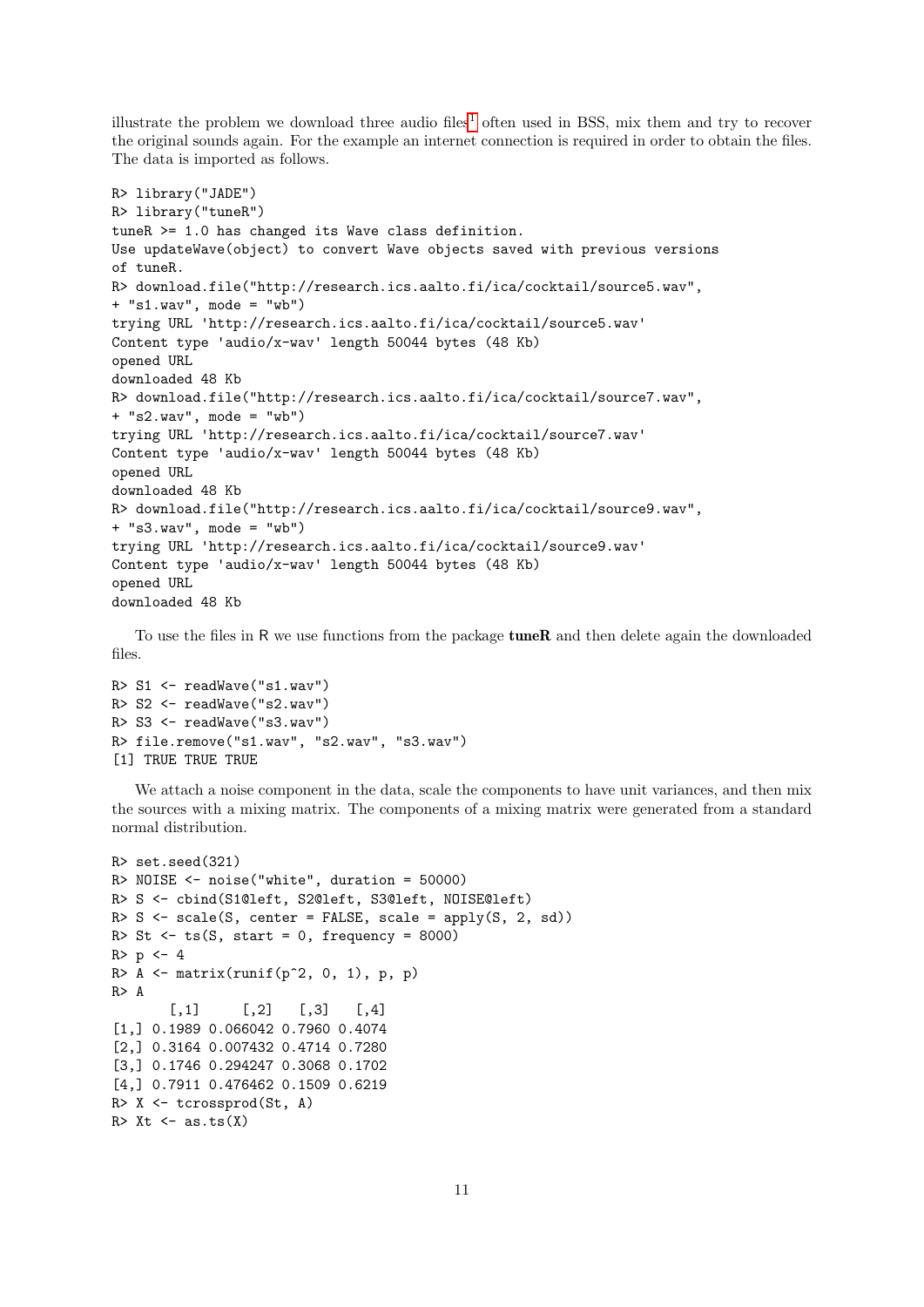

**Sources** 

<span id="page-11-0"></span>Figure 1: Original sound and noise signals.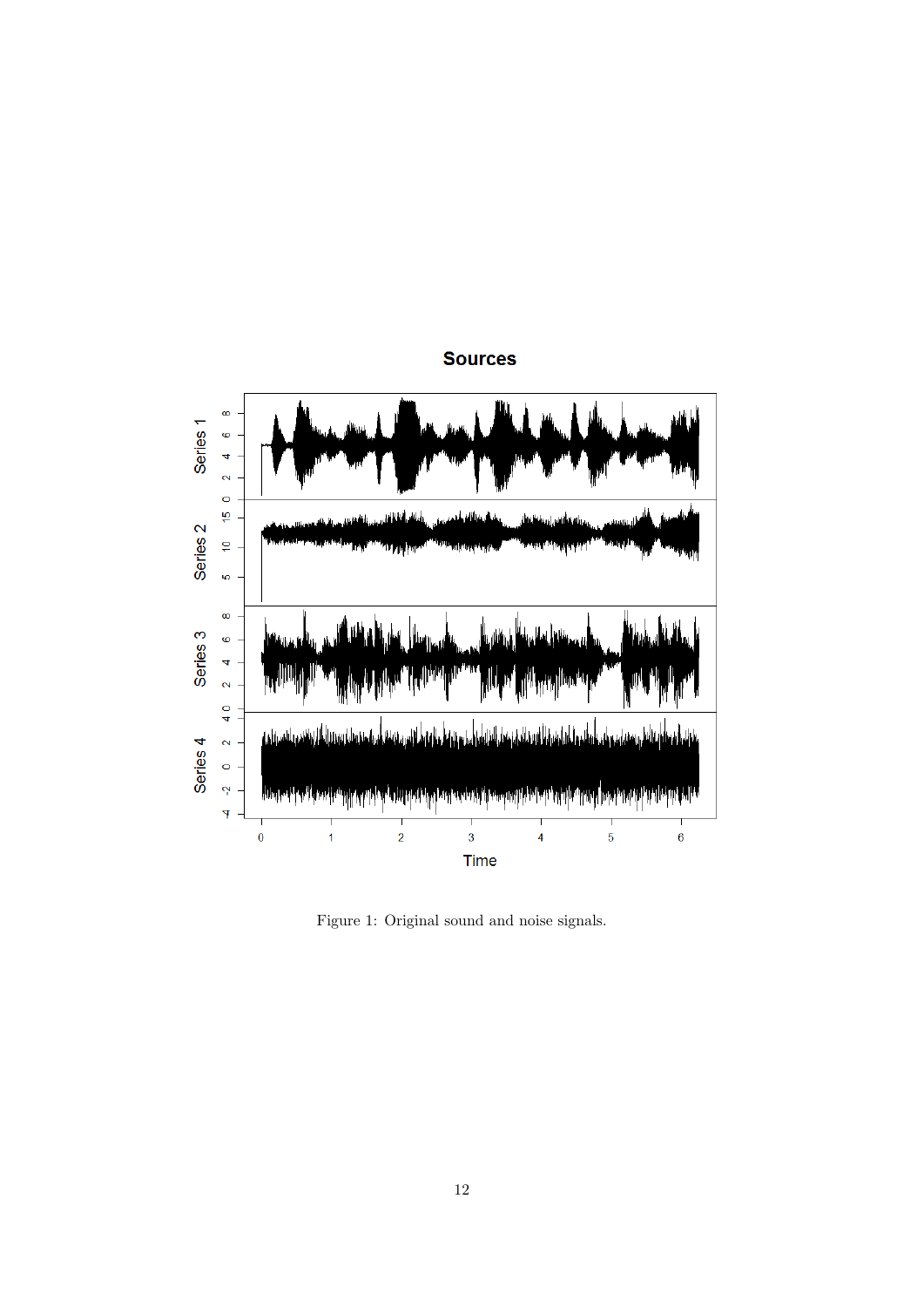

## **Mixtures**

<span id="page-12-0"></span>Figure 2: Mixed sound signals.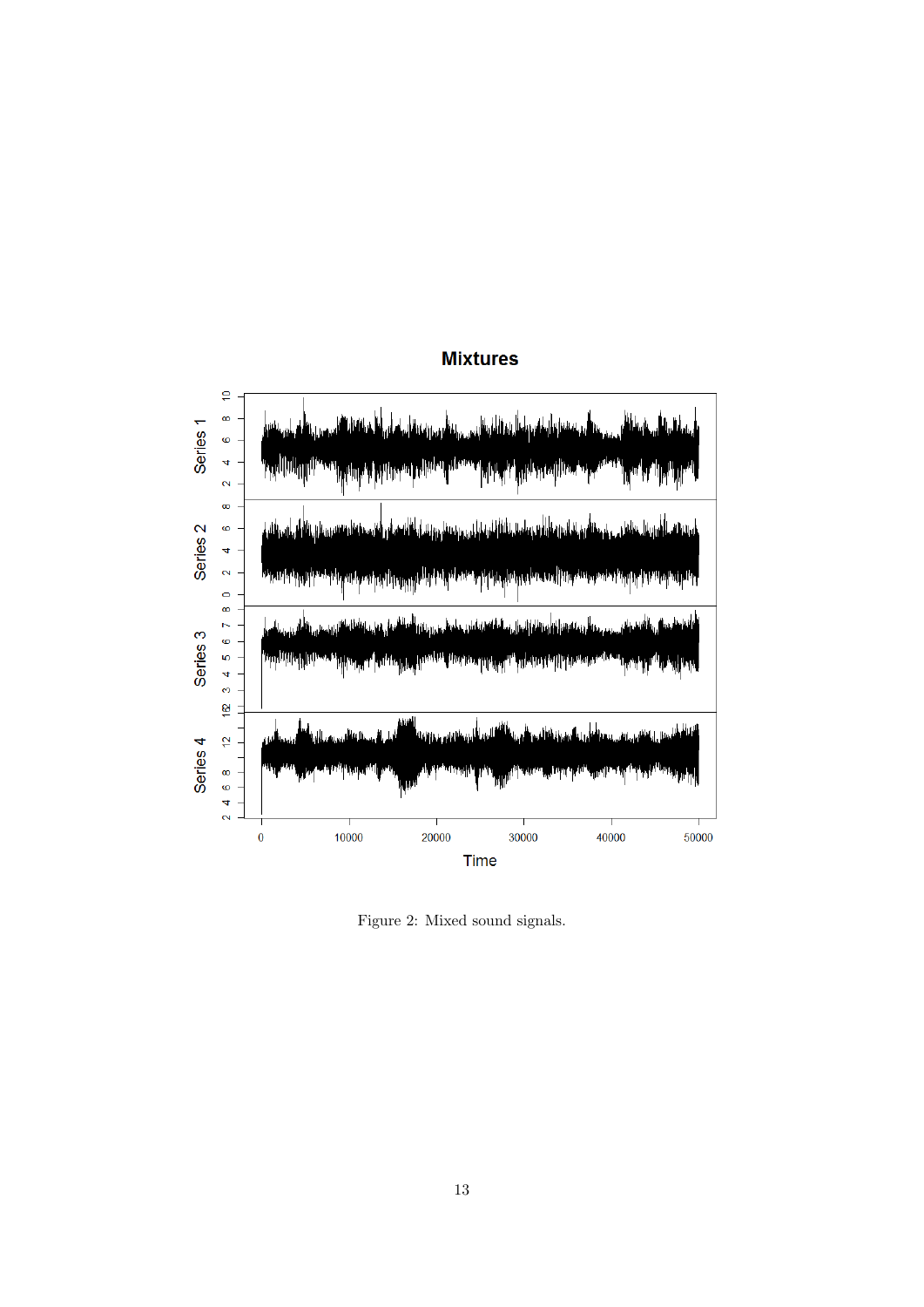Figure [1](#page-11-0) and Figure [2](#page-12-0) show the original sound sources and mixed sources, respectively. These are obtained using the code

```
R> plot(St, main = "Sources")
R> plot(Xt, main = "Mixtures")
```
The package **tuneR** can play wav files directly from R if a media player is initialized using the function setWavPlayer. Assuming that this has been done, the four mixtures can be played using the code

```
R> x1 <- normalize(Wave(left = X[, 1], samp.rate = 8000, bit = 8),
unit = "8")R> x2 <- normalize(Wave(left = X[, 2], samp.rate = 8000, bit = 8),
unit = "8")
R> x3 <- normalize(Wave(left = X[, 3], samp.rate = 8000, bit = 8),
unit = "8")R> x4 <- normalize(Wave(left = X[, 4], samp.rate = 8000, bit = 8),
unit = "8")
R> play(x1)
R> play(x2)
R> play(x3)
R> play(x4)
```
To demonstrate the use of BSS methods, assume now that we have observed the mixture of unknown source signals plotted in Figure [2.](#page-12-0) The aim is then to estimate the original sound signals based on this observed data. The question is then, which method to use. Based on Figure [2,](#page-12-0) the data are neither iid nor second order stationary. Nevertheless, we first apply JADE, SOBI and NSSTDJD with their default settings:

```
R> jade <- JADE(X)R> sobi <- SOBI(Xt)
R> nsstdjd <- NSS.TD.JD(Xt)
```
All three objects are then of class verb"bss" and for demonstration purposes we look at the output of the call to SOBI.

```
R> sobi
W:[0,1] [0,2] [0,3] [0,4][1,] 1.931 -0.9493 -0.2541 -0.08017
[2, ] -2.717 \quad 1.1377 \quad 5.8263 \quad -1.14549[3,] -3.093 2.9244 4.7697 -2.70582
[4,] -2.709 3.3365 2.4661 -1.19771
k :
 [1] 1 2 3 4 5 6 7 8 9 10 11 12
method :
[1] "frjd"
```
The SOBI output tells us that the autocovariance matrices with the lags listed in k have been jointly diagonalized with the method frjd yielding the unmixing matrix estimate W. If however another set of lags would be preferred, this can be achieved as follows:

```
R> sobi2 <- SOBI(Xt, k = c(1, 2, 5, 10, 20))
```
In such an artificial framework, where the mixing matrix is available, one can compute the product  $\ddot{W}A$  in order to see if it is close to a matrix with only one non-zero element per row and column.

<span id="page-13-0"></span><sup>&</sup>lt;sup>1</sup>The authors are grateful to Docent Ella Bingham for giving the permission to use the audio files.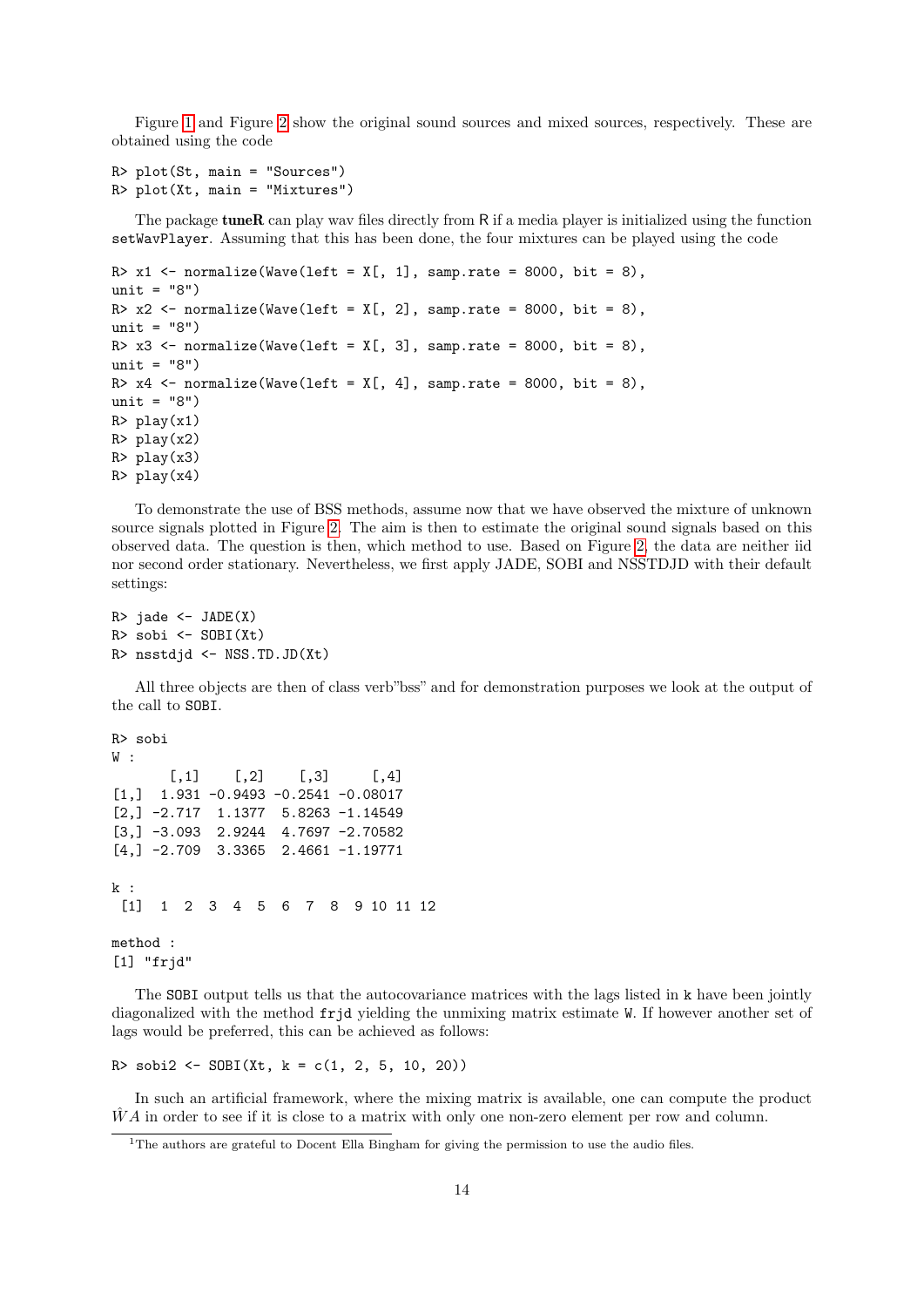```
R> round(coef(sobi) %*% A, 4)
       [,1] [,2] [,3] [,4]
[1,] -0.0241 0.0075 0.9995 0.0026
[2,] -0.0690 0.9976 -0.0115 0.0004
[3,] -0.9973 -0.0683 -0.0283 -0.0025[4,] 0.0002 0.0009 -0.0074 1.0000
```
The matrix  $\hat{W}A$  has exactly one large element on each row and column which expresses that the separation was succesful. A more formal way to evaluate the performance is to use a performance index. We now compare all four methods using the minimum distance index.

```
R> MD(coef(jade), A)
[1] 0.07505
R> MD(coef(sobi), A)
[1] 0.06072
R> MD(coef(sobi2), A)
[1] 0.03372
R> MD(coef(nsstdjd), A)
[1] 0.01388
```
MD indices show that NSSTDJD performs best and that JADE is the worst method here. This result is in agreement with how well the data meets the assumptions of each method. The SOBI with the second set of lags is better than the default SOBI. In Section [8.2](#page-14-0) we show how the package BSSasymp can be used to select a good set of lags.

To play the sounds recovered by NSSTDJD, one can use the function bss.components to extract the estimated sources and convert them back to audio.

```
R> Z.nsstdjd <- bss.components(nsstdjd)
R> NSSTDJDwave1 \leftarrow normalize(Wave(left = as.numeric(Z.nsstdjd[, 1]),
+ samp.rate = 8000, bit = 8), unit = "8")
R> NSSTDJDwave1 <- normalize(Wave(left = as.numeric(Z.nsstdjd[, 2]),
+ samp.rate = 8000, bit = 8), unit = "8")
R> NSSTDJDwave1 <- normalize(Wave(left = as.numeric(Z.nsstdjd[, 3]),
+ samp.rate = 8000, bit = 8), unit = "8")
R> NSSTDJDwave1 \leftarrow normalize(Wave(left = as.numeric(Z.nsstdjd[, 4]),
+ samp.rate = 8000, bit = 8), unit = "8")
R> play(NSSTDJDwave1)
R> play(NSSTDJDwave2)
R> play(NSSTDJDwave3)
R> play(NSSTDJDwave4)
```
#### <span id="page-14-0"></span>8.2 Example 2

We continue with the cocktail party data of Example 1 and show how the package **BSSasymp** can be used to select the lags for the SOBI method. The asymptotic results of [Miettinen et al.](#page-24-10) [\[2016\]](#page-24-10) are utilized in order to estimate the asymptotic variances of the elements of the SOBI unmixing matrix estimate  $\hat{W}$ with different sets of lags. Our choice for the objective function to be minimized, with respect to the set of lags, is the sum of the estimated variances (see also Section [6\)](#page-7-0). The number of different sets of lags is practically infinite. In this example we consider the following seven sets:

- (i) 1 (AMUSE),
- (ii) 1-3,
- (iii) 1-12,
- (iv) 1, 2, 5, 10, 20,
- $(iv) 1-50.$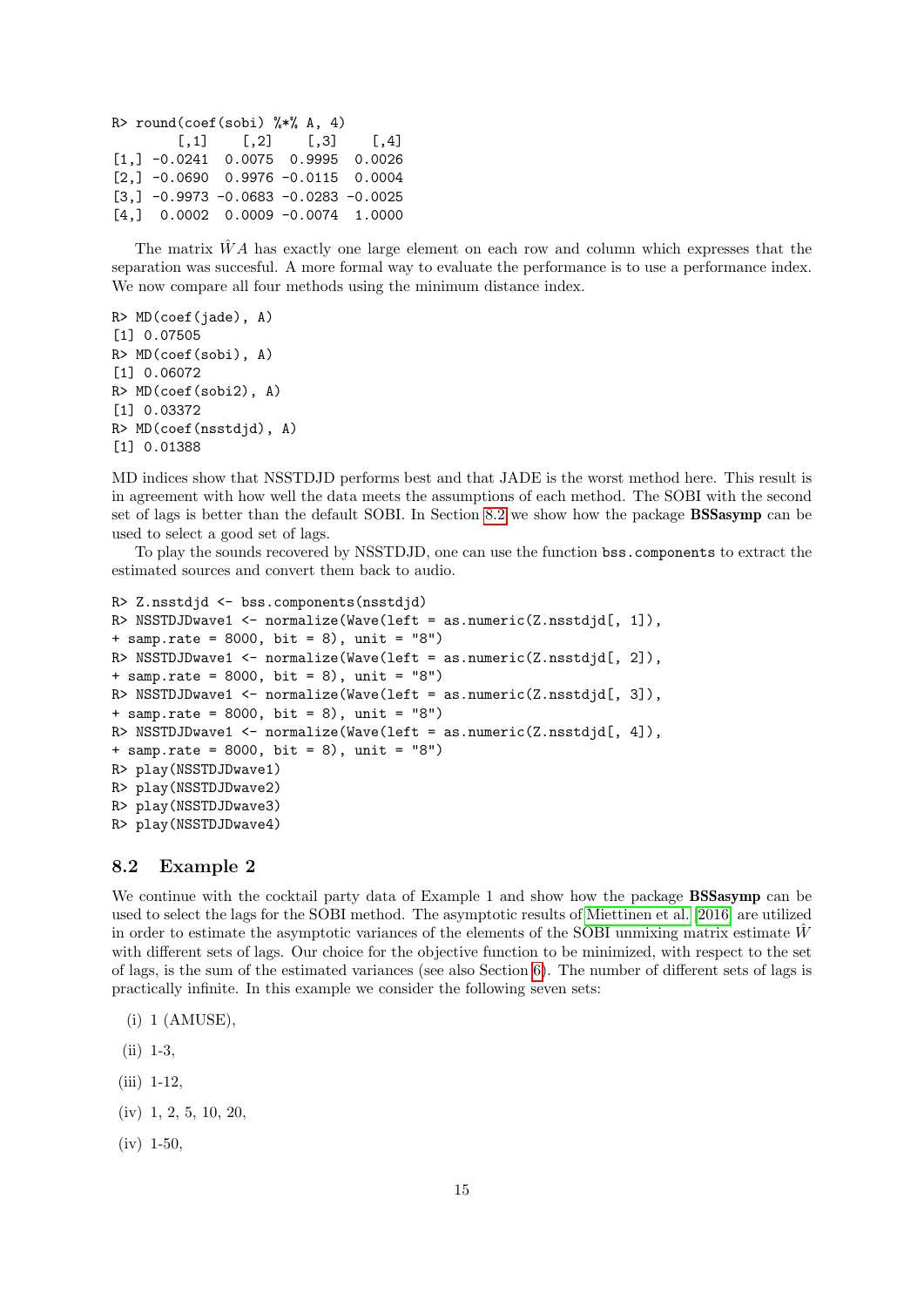$(v)$  1-20, 25, 30, ..., 100,

(vi) 11-50.

For the estimation of the asymptotic variances, we assume that the time series are stationary linear processes. Since we are not interested in the exact values of the variances, but wish to rank different estimates based on their performance measured by the sum of the limiting variances, we select the function ASCOV SOBI estN which assumes gaussianity of the time series. Notice also that the effect of the non-gaussianity seems to be rather small, see [Miettinen et al.](#page-23-7) [\[2012\]](#page-23-7). Now the user only needs to choose the value of M, the number of autocovariances to be used in the estimation. The value of M should be such that all lags with non-zero autocovariances are included, and the estimation of such autocovariances is still reliable. We choose M=1000.

```
R> library("BSSasymp")
R> ascov1 <- ASCOV_SOBI_estN(Xt, taus = 1, M = 1000)R> ascov2 <- ASCOV_SOBI\_estN(Xt, taus = 1:3, M = 1000)R> ascov3 <- ASCOV_SOBI_estN(Xt, taus = 1:12, M = 1000)
R> ascov4 <- ASCOV_SOBI_estN(Xt, taus = c(1, 2, 5, 10, 20), M = 1000)
R> ascov5 <- ASCOV_SOBI_estN(Xt, taus = 1:50, M = 1000)R> ascov6 <- ASCOV_SOBI_estN(Xt, taus = c(1:20, (5:20) * 5), M = 1000)
R> ascov7 <- ASCOV_SOBI\_estN(Xt, taus = 11:50, M = 1000)
```
The estimated asymptotic variances of the first estimate are now the diagonal elements of  $\text{ascov1}\$ COV\_W. Since the true mixing matrix A is known, it is also possible to use the MD index to find out how well the estimates perform. We can thus check whether the minimization of the sum of the limiting variances really yields a good estimate.

```
R> SumVar <- t(c(sum(diag(ascov1$COV_W)), sum(diag(ascov2$COV_W)),
+ sum(diag(ascov3$COV_W)), sum(diag(ascov4$COV_W)), sum(diag(ascov5$COV_W)),
+ sum(diag(ascov6$COV_W)), sum(diag(ascov7$COV_W))))
R> colnames(SumVar) <- c("(i)", "(ii)", "(iii)", "(iv)", "(v)", "(vi)",
+ "(vii)")
R> MDs <- t(c(MD(ascov1$W,A), MD(ascov2$W,A), MD(ascov3$W,A),
+ MD(ascov4$W,A), MD(ascov5$W,A), MD(ascov6$W,A), MD(ascov7$W,A)))
R> colnames(MDs) <- colnames(SumVar)
R> SumVar
     (i) (ii) (iii) (iv) (v) (vi) (vii)
[1,] 363 0.1282 0.1362 0.08217 0.0756 0.06798 0.1268
R> MDs
      (i) (ii) (iii) (iv) (v) (vi) (vii)
[1,] 0.433 0.03659 0.06072 0.03372 0.01242 0.01231 0.0121
```
The variance estimates indicate that the lag one alone is not sufficient. Sets (iv), (v) and (vi) give the smallest sums of the variances. The minimum distance index values show that (i) really is the worst set here and that set (vi), whose estimated sum of asymptotic variances was the smallest, is a good choice here, even though set (vii) has slightly smaller minimum distance index value. Hence in a realistic data only situation, where performance indices cannot be computed, the sum of the variances can provide a way to select a good set of lags for the SOBI method.

#### <span id="page-15-0"></span>8.3 Example 3

In simulation studies usually several estimators are compared and it is of interest to study which of the estimators performs best under the given model and also how fast the estimators converge to their limiting distributions. In the following we will perform a simulation study similar to that of [Miettinen](#page-24-10) [et al.](#page-24-10) [\[2016\]](#page-24-10) and compare the performances of FOBI, JADE and 1-JADE using the package BSSasymp.

Consider the ICA model where the three source component distributions are exponential, uniform and normal distributions, all of them centered and scaled to have unit variances. Due to the affine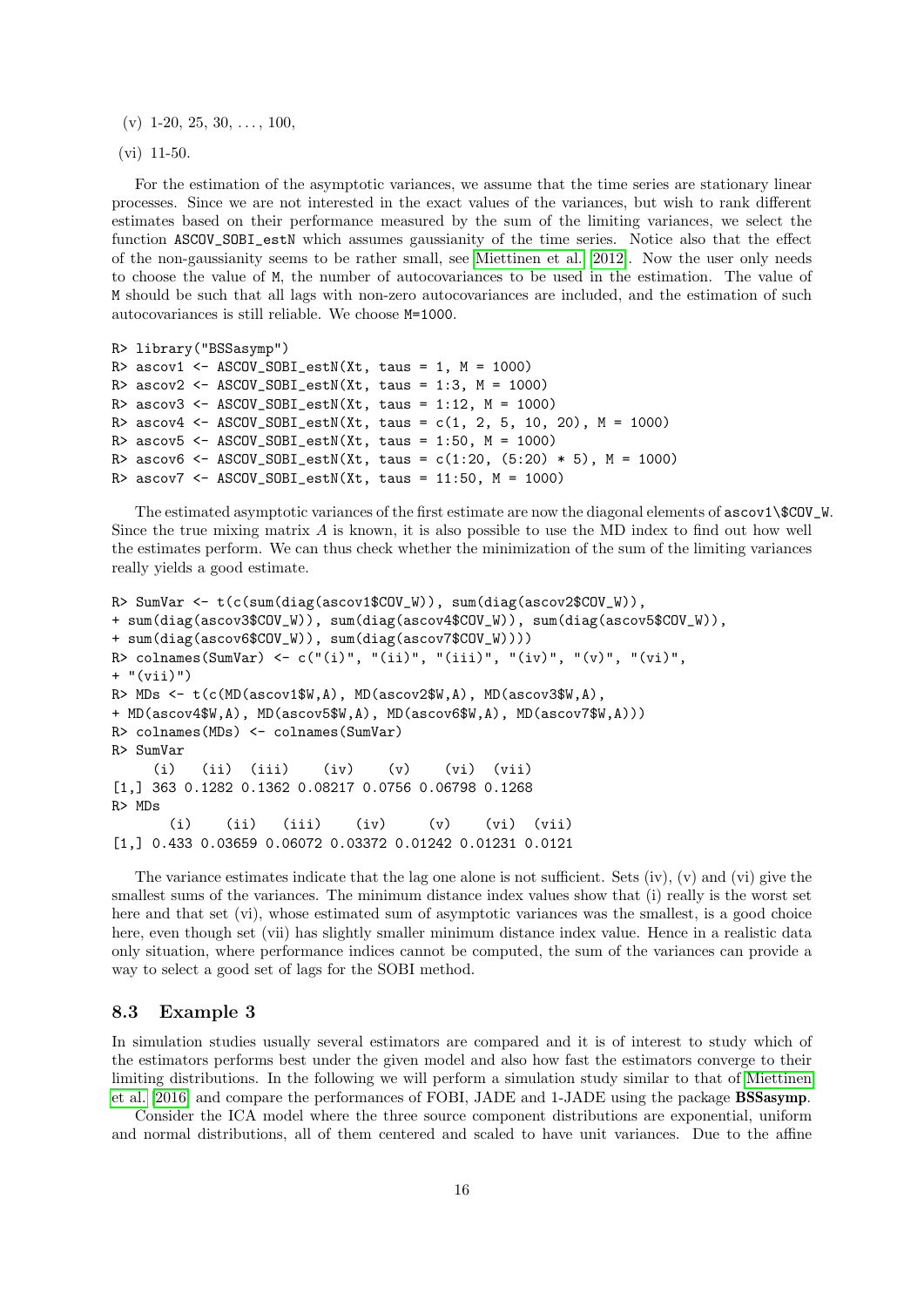equivariance of the estimators, the choice of the mixing matrix does not affect the performances, and we can choose  $A = I_3$  for simplicity.

We first create a function  $ICAsim$  which generates the data and then computes the MD indices using the unmixing matrices estimated with the three ICA methods. The arguments in ICAsim are a vector of different sample sizes (ns) and the number of repetitions (repet). The function then returns a data frame with the variables N, fobi, jade and kjade, which includes the used sample size and the obtained MD index value for each run and for the three different methods.

```
R> library("JADE")
R> library("BSSasymp")
R> ICAsim <- function(ns, repet){
+ M <- length(ns) * repet
+ MD.fobi <- numeric(M)
+ MD.jade <- numeric(M)
+ MD.1jade <- numeric(M)
+ A <- diag(3)
+ row <- 0
+ for (j in ns){
+ for(i in 1:repet){
+ row <- row + 1
+ x1 \leq -\exp(j) - 1+ x2 <- runif(j, - sqrt(3), sqrt(3))
+ x3 <- rnorm(j)
+ X <- cbind(x1, x2, x3)
+ MD.fobi[row] <- MD(coef(FOBI(X)), A)
+ MD.jade[row] <- MD(coef(JADE(X)), A)
+ MD.1jade[row] <- MD(coef(k_JADE(X, k = 1)), A)
+ }
+ }
+ RES <- data.frame(N = rep(ns, each = repet), fobi = MD.fobi,
+ jade = MD.jade, kjade = MD.1jade)
+ RES
+ }
```
For each of the sample sizes, 250, 500, 1000, 2000, 4000, 8000, 16000 and 32000, we then generate 2000 repetitions. Notice that this simulation will take a while.

```
R> set.seed(123)
R> N <- 2^(( - 2):5) * 1000
R> MDs < -ICAsim(ns = N, repet = 2000)
```
Besides the finite sample performances of different methods, we are interested in seeing how quickly the estimators converge to their limiting distributions. The relationship between the minimum distance index and the asymptotic covariance matrix of the unmixing matrix estimate was described in Section [6.](#page-7-0) To compute [\(6\)](#page-7-2) we first compute the asymptotic covariance matrices of the unmixing matrix estimates  $\hat{W}$ . Since all three independent components in the model have finite eighth moments, all three estimates have a limiting multivariate normal distribution [\[Ilmonen et al., 2010a,](#page-23-5) [Miettinen et al., 2015\]](#page-24-0). The functions ASCOV\_FOBI and ASCOV\_JADE compute the asymptotic covariance matrices of the corresponding unmixing matrix estimates  $\hat{W}$  and the mixing matrix estimates  $\hat{W}^{-1}$ . As arguments, one needs the source density functions standardized so that the expected value is zero and the variance equals to one, and the support of each density function. The default value for the mixing matrix is the identity matrix.

```
R> f1 <- function(x){ exp(-x - 1) }
R> f2 <- function(x){ rep(1 / (2 * sqrt(3)), length(x)) }
R> f3 <- function(x){ exp( - (x)^2 / 2) / sqrt(2 * pi) }
R> support \le matrix(c( - 1, - sqrt(3), - Inf, Inf, sqrt(3), Inf), nrow = 3)
R> fobi <- ASCOV_FOBI(sdf = c(f1, f2, f3), supp = support)
R> jade <- ASCOV_JADE(sdf = c(f1, f2, f3), supp = support)
```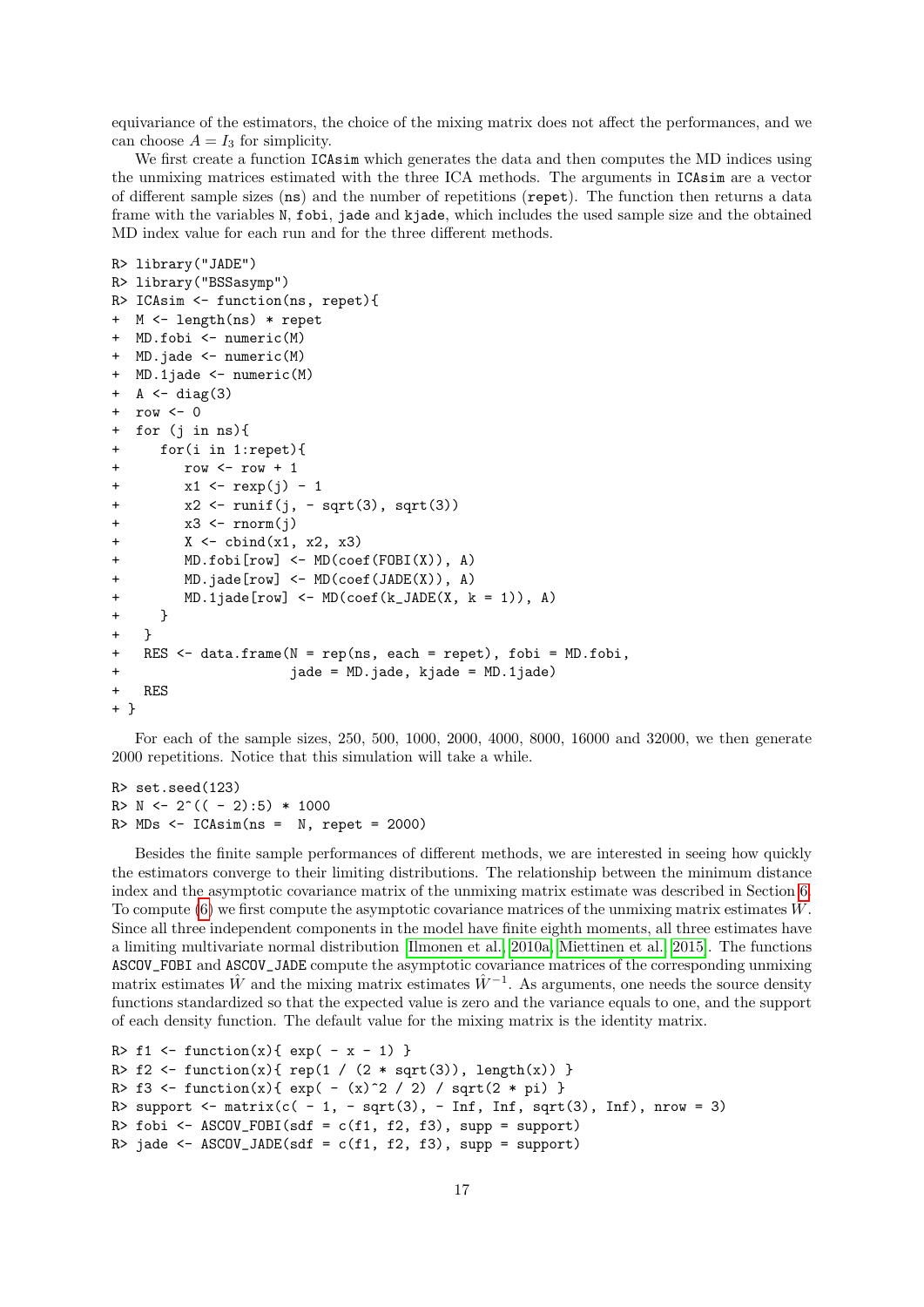Let us next look at the simulation results concerning the FOBI method in more detail. First notice that the rows of the FOBI unmixing matrices are ordered according to the kurtosis values of resulting independent components. Since the source distributions f1, f2 and f3 are not ordered accordingly, the unmixing matrix fobi\$W is different from the identity matrix.

#### R> fobi\$W

|      | [.,1] | $[0, 2]$ $[0, 3]$ |     |
|------|-------|-------------------|-----|
| [1,] | 1     | $\Omega$          | - 0 |
| [2,] | 0     | 0                 | 1   |
| [3,] | 0     | 1.                | 0   |

Object fobi\$COV\_W is the asymptotic covariance matrix of the vectorized unmixing matrix estimate  $vec(\{W})$ .

#### R> fobi\$COV\_W

|         |          | $[0,1]$ $[0,2]$ $[0,3]$ $[0,4]$ $[0,5]$ $[0,6]$ $[0,7]$ $[0,8]$ $[0,9]$ |  |                                                             |  |  |
|---------|----------|-------------------------------------------------------------------------|--|-------------------------------------------------------------|--|--|
| [1,]    |          | 2 0.000                                                                 |  | $0.000$ $0.000$ $0.000$ $0.0$ $0.000$ $0.000$ $0.0$ $0.000$ |  |  |
| [2,]    |          | $0 \quad 6.189$                                                         |  | $0.000$ $0.000$ $0.000$ $0.0$ $-4.689$ $0.0$ $0.000$        |  |  |
| [3,]    |          | $0$ 0.000 4.217 -3.037 0.000 0.0 0.000 0.0 0.000                        |  |                                                             |  |  |
| [4,]    |          | $0$ 0.000 -3.037 3.550 0.000 0.0 0.000 0.0 0.000                        |  |                                                             |  |  |
| [5,]    |          | $0$ 0.000 0.000 0.000 11.151 0.0 0.000 0.0 2.349                        |  |                                                             |  |  |
| $[6,$ ] |          |                                                                         |  |                                                             |  |  |
| [7,]    |          | $0 -4.689$ 0.000 0.000 0.000 0.0 5.189 0.0 0.000                        |  |                                                             |  |  |
| [8,]    |          | 0.000                                                                   |  | $0.000$ $0.000$ $0.000$ $0.0$ $0.000$ $0.5$ $0.000$         |  |  |
| [9,]    | $\Omega$ | 0.000                                                                   |  | 0.000 0.000 2.349 0.0 0.000 0.0 10.151                      |  |  |
|         |          |                                                                         |  |                                                             |  |  |

The diagonal elements of fobi\$COV\_W are the asymptotic variances of  $(\hat{W})_{11}$ , $(\hat{W})_{22}$ ,..., $(\hat{W})_{pp}$ , respectively, and the value  $-3.037$ , for example, in fobi $\text{\$COV}_W$  is the asymptotic covariance of  $(\hat{W})_{31}$  and  $(\hat{W})_{12}$ .

To make use of the relationship between the minimum distance index and the asymptotic covariance matrices, we need to extract the asymptotic variances of the off-diagonal elements of such  $WA$  that converges to  $I_3$ . In fact, these variances are the second, third, fourth, fifth, seventh and ninth diagonal element of fobi\$COV\_W, but there is also an object fobi\$EMD, which directly gives the sum of the variances as given in [\(6\)](#page-7-2).

#### R> fobi\$EMD

[1] 40.45

The corresponding value for JADE can be obtained as follows.

#### R> jade\$EMD

#### [1] 23.03

Based on these results we can conclude that for this ICA model, the theoretically best separation method is JADE. The value  $n(p-1)MD(\hat{G})^2$  for JADE should converge to 23.03 and that for FOBI to 40.45. Since all three components have the different kurtosis values, 1-JADE is expected to have the same limiting behavior as JADE.

To compare the theoretical values to their finite sample counterparts, we next compute the average values of  $n(p-1)MD(\hat{G})^2$  for each sample size and each estimator, and plot them together with their limiting expected values in Figure [3.](#page-18-1)

```
R> meanMDs <- aggregate(MDs[, 2:4]^2, list(N = MDs$N), mean)
R> MmeansMDs <- 2 * meanMDS [, 1] * meanMDS [, 2:4]
R> ylabel \leq expression(paste("n(p-1)ave", (hat(D)^2)))
R> par(mar = c(4, 5, 0, 0) + 0.1)
R> matplot(N, MmeansMDs, pch = c(15, 17, 16), ylim = c(0, 60),
+ ylab = ylabel, log = "x", xlab = "n", cex = c(1.5, 1.6, 1.2),+ col = c(1, 2, 4), xaxt = "n")
```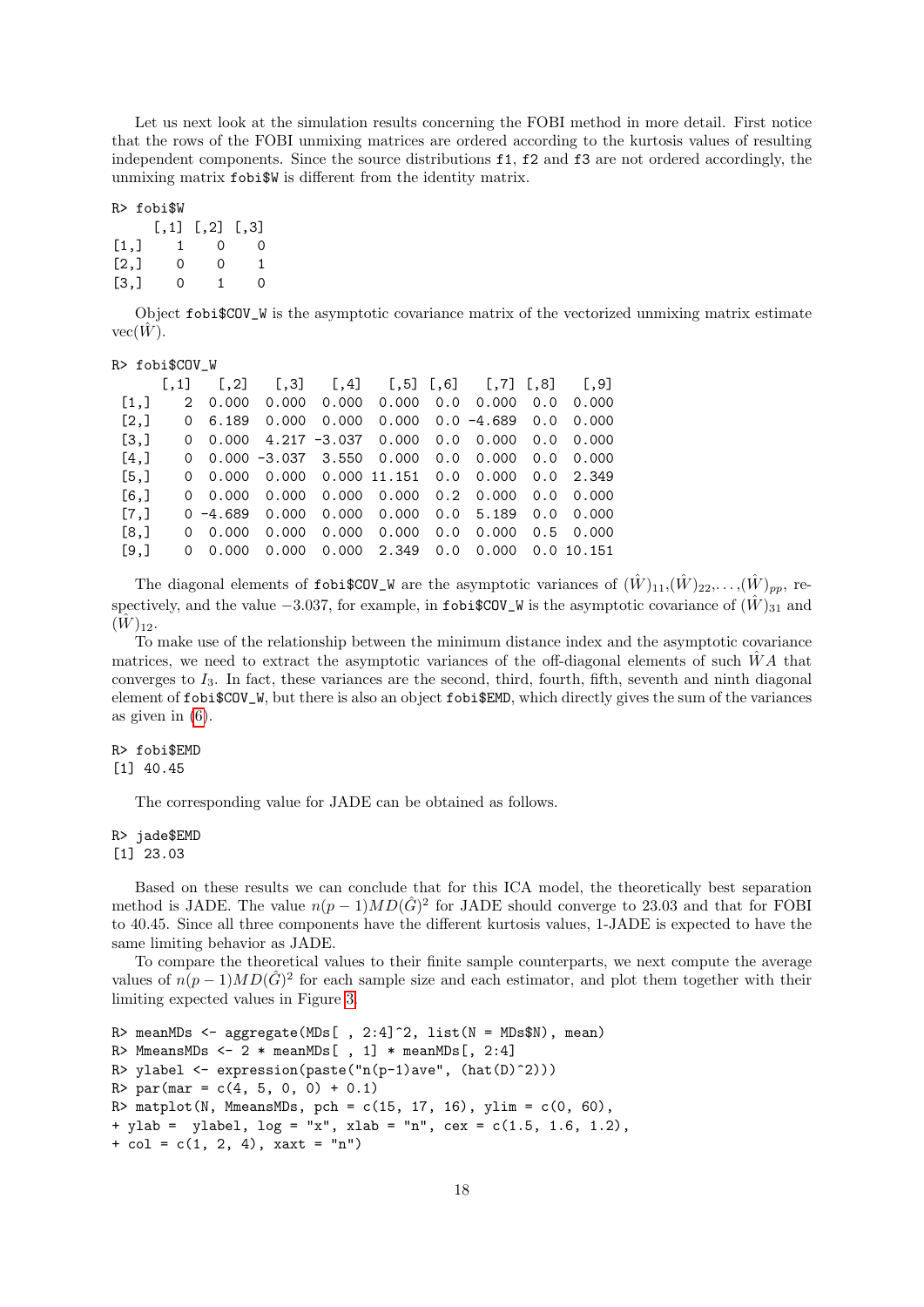

<span id="page-18-1"></span>Figure 3: Simulation results based on 2000 repetitions. The dots give the average values of  $n(p 1$ ) $MD(\hat{G})^2$  for each sample size, and the horizontal lines are the expected values of the limiting of the limiting distributions of  $n(p-1)MD(\hat{G})^2$  for the FOBI method and the two JADE methods.

```
R > axis(1, N)R > abline(h = fobi$EMD, lty = 1, lwd = 2)
R> abline(h = jade$EMD, lty = 2, col = 4, lwd = 2)
R> legend("topright", c("FOBI", "JADE", "1-JADE"), lty = <math>c(1, 2, 0)</math>,+ pch = 15:17, col = c(1, 4, 2), bty = "n", pt.cex = c(1.5, 1.2, 1.6),
+ lwd = 2)
```
Figure [3](#page-18-1) supports the fact that JADE and 1-JADE are asymptotically equivalent. For small sample sizes the finite sample performance of JADE is slightly better than that of 1-JADE. The average of squared minimum distance values of JADE seem to converge faster to its expected value than those of FOBI.

#### <span id="page-18-0"></span>8.4 Example 4

So far we have considered examples where the true sources and the mixing matrix have been known. In our last example we use a real data set available from the ICA Central homepage at [http://perso.](http://perso.telecom-paristech.fr/~cardoso/icacentral/base_single.html) [telecom-paristech.fr/~cardoso/icacentral/base\\_single.html](http://perso.telecom-paristech.fr/~cardoso/icacentral/base_single.html). The data includes electrocardiography (ECG) recordings of a pregnant woman. ECG measures the electrical potential, generated by the heart muscle, from the body surface. The electrical activity produced by the heart beats of a fetus can then be detected by measuring the potential on the mother's skin. As the measured signals are mixtures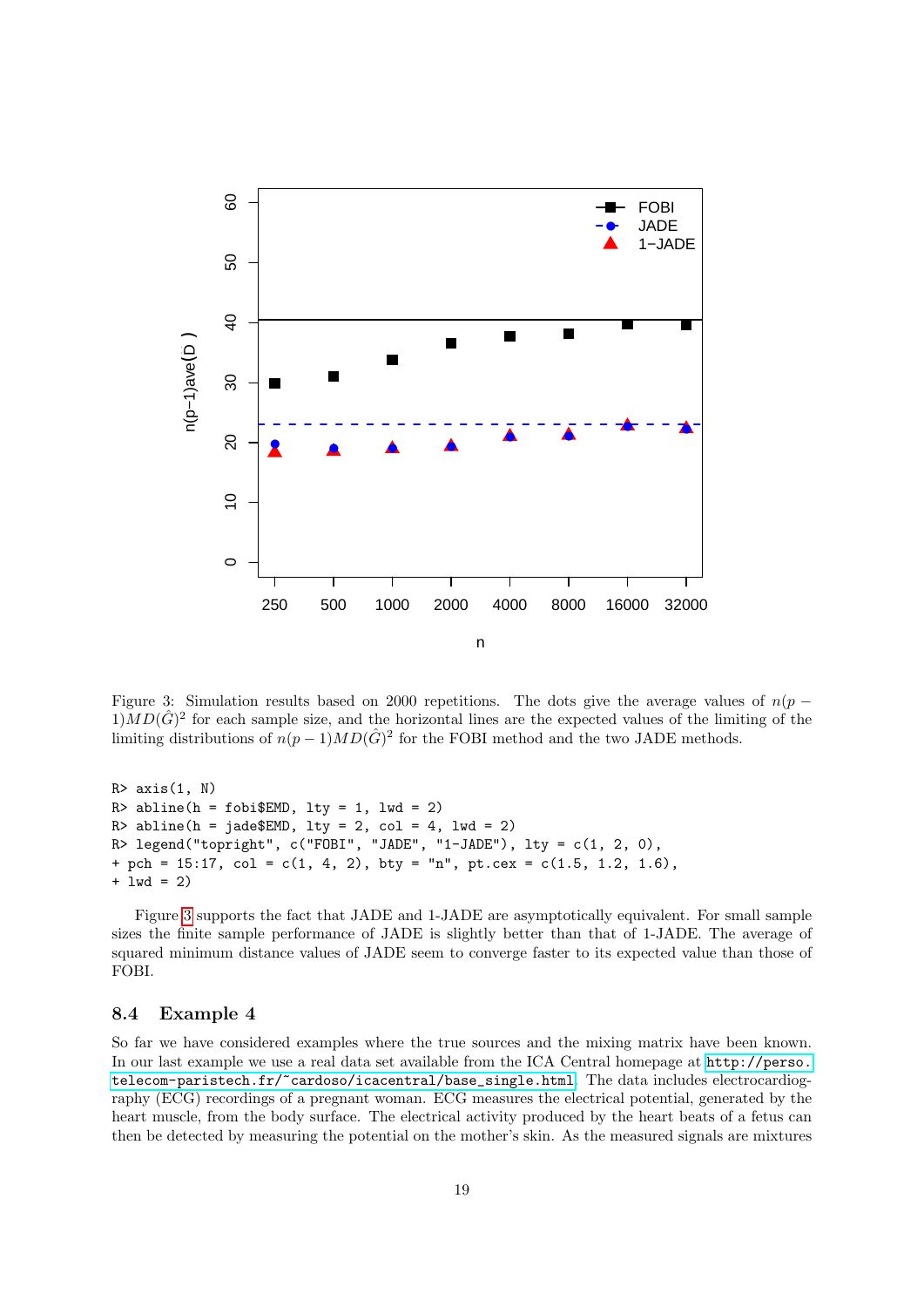of fetal's and mother's heart beats, the goal is to use BSS method to separate these two heart beats as well as some possible artifacts from each other. In this context it is useful to know that a fetal heart is supposed to beat faster than that of the mother. For a more detail discussion on the data and of the use of BSS in this context, see [De Lathauwer et al.](#page-23-18) [\[1995\]](#page-23-18).

In this ECG recording, eight sensors have been places on the skin of the mother, the first five in the stomach area and the other three in the chest area. We first download and plot the data in Figure [4.](#page-20-0)

```
R> library("JADE")
R> library("BSSasymp")
R> dataset <- matrix(scan("ftp://ftp.esat.kuleuven.ac.be/pub/SISTA/
+ delathauwer/data/foetal_ecg.dat"), 2500, 9, byrow = TRUE)
Read 22500 items
R > X \leftarrow dataset[, 2:9]
R> plot.ts(X, nc = 1, main = "Data")
```
Figure [4](#page-20-0) shows that the mother's heartbeat is clearly the main element in all of the signals. The heart beat of the fetus is visible in some signals - most clearly in the first one.

We next scale the components to have unit variances to make the elements of the unmixing matrix larger. Then the JADE estimate is computed and resulting components are plotted in Figure [5.](#page-21-0)

```
R> scale(X, center = FALSE, scale = apply(X, 2, sd))
R> jade <- JADE(X)R> plot.ts(bss.components(jade), nc = 1, main = "JADE solution")
```
From Figure [5](#page-21-0) it is seen that the first three components are related to the mother's heartbeat and the fourth component is related to the fetus's heartbeat. Since we are interested in the fourth component, we pick up the corresponding coefficients from the fourth row of the unmixing matrix estimate. For demonstration purposes, we also derive their standard errors in order to see how much uncertainty is included in the results. These would be useful for example when selecting the best BSS method in a case where estimation accuracy of only one component is of interest, as opposed to Example 2 where the whole unmixing matrix was considered.

```
R> ascov <- ASCOV_JADE_est(X)
R> Vars \leq matrix(diag(ascov$COV W), nrow = 8)
R> Coefs \leq coef(jade)[4,]
R > SDs \leftarrow sqrt(Vars[4, ])R> Coefs
[1] 0.58797 0.74456 -1.91649 -0.01494 3.35667 -0.26278 0.78501 0.18756
R> SDs
[1] 0.07210 0.15222 0.10519 0.03861 0.14786 0.09714 0.26431 0.17952
```
Furthermore, we can test, for example, whether the recordings from the mother's chest area contribute to the estimate of the fourth component (fetus's heartbeat), i.e., whether the last three elements of the fourth row of the unmixing are non-zero. Since the JADE estimate is asymptotically multivariate normal, we can compute the Wald test statistic related to the null hypothesis  $H_0: ((W)_{46}, (W)_{47}, (W)_{48})$  =  $(0, 0, 0)$ . Notice that ascov\$COV\_W is the covariance matrix estimate of the vector built from the columns of the unmixing matrix estimate. Therefore we create the vector w and hypothesis matrix L accordingly. The sixth, seventh and eighth element of the fourth row of the  $8 \times 8$  matrix are the  $5 \cdot 8 + 4 = 44$ th,  $6 \cdot 8 + 4 = 52$ nd and  $7 \cdot 8 + 4 = 60$ th elements of w, respectively.

```
R w \leftarrow as. vector (coef(jade))
R > V \le - ascov$COV W
R> L1 <- L2 <- L3<- rep(0, 64)
R> L1[5*8+4] <- L2[6*8+4] <- L3[7*8+4] <- 1
R > L \leftarrow rbind(L1, L2, L3)
R> Lw <- L \frac{9}{8} +\frac{9}{8} w
R> T <- t(Lw) %*% solve(L %*% tcrossprod(V, L), Lw)
R> T
```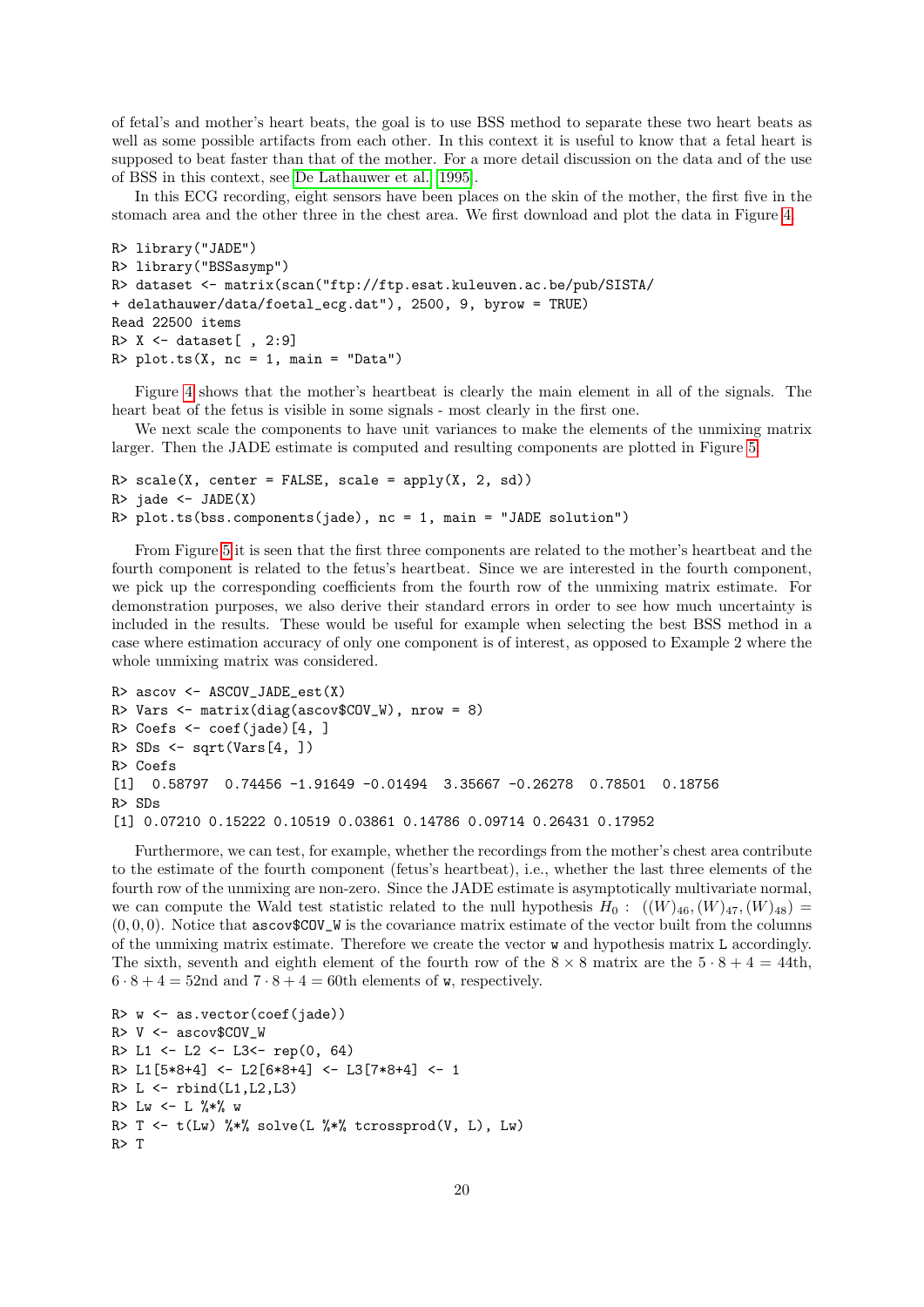

**Data**

<span id="page-20-0"></span>Figure 4: Electrocardiography recordings of a pregnant woman.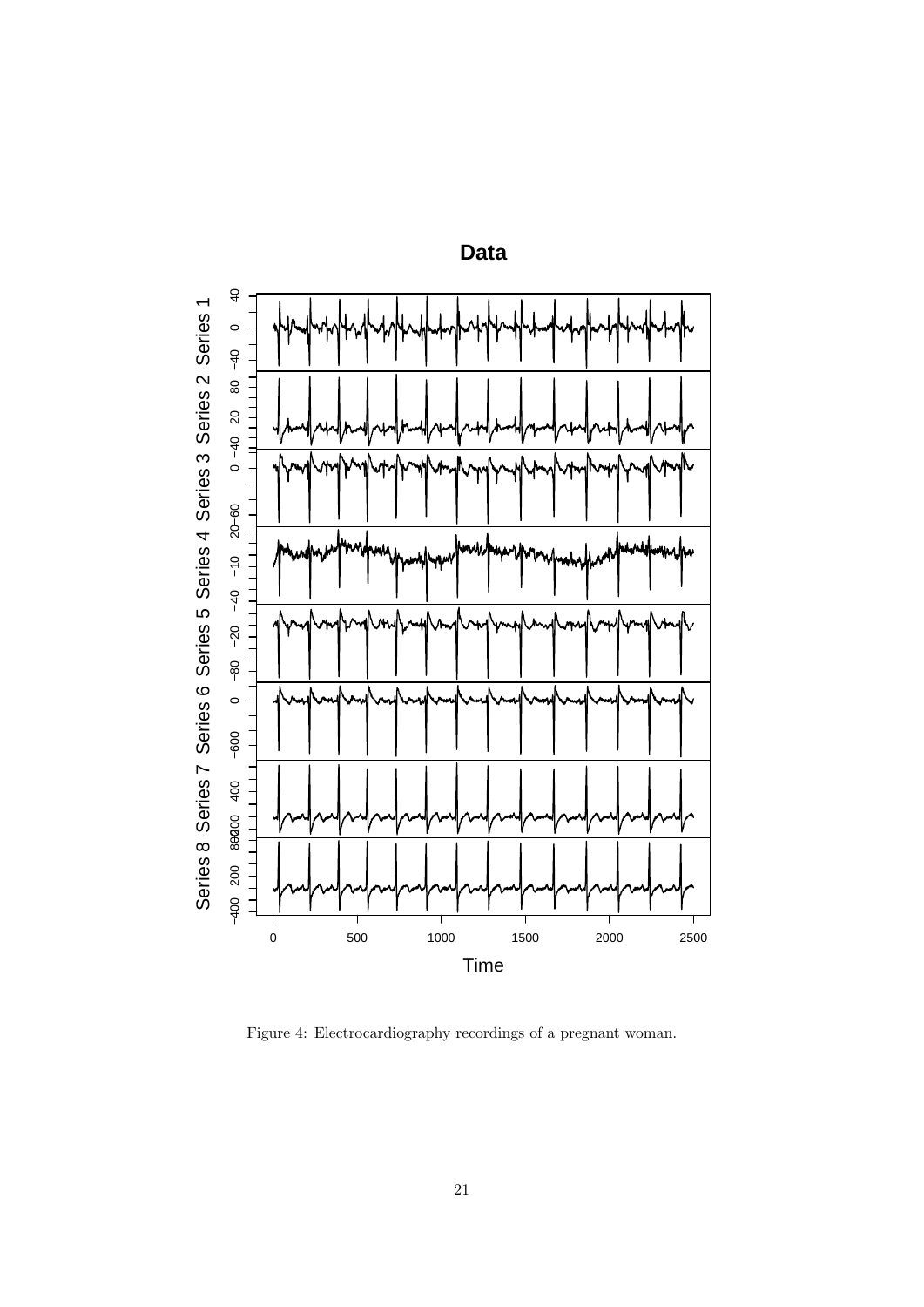

# **JADE solution**

<span id="page-21-0"></span>Figure 5: The independent components estimated with the JADE method.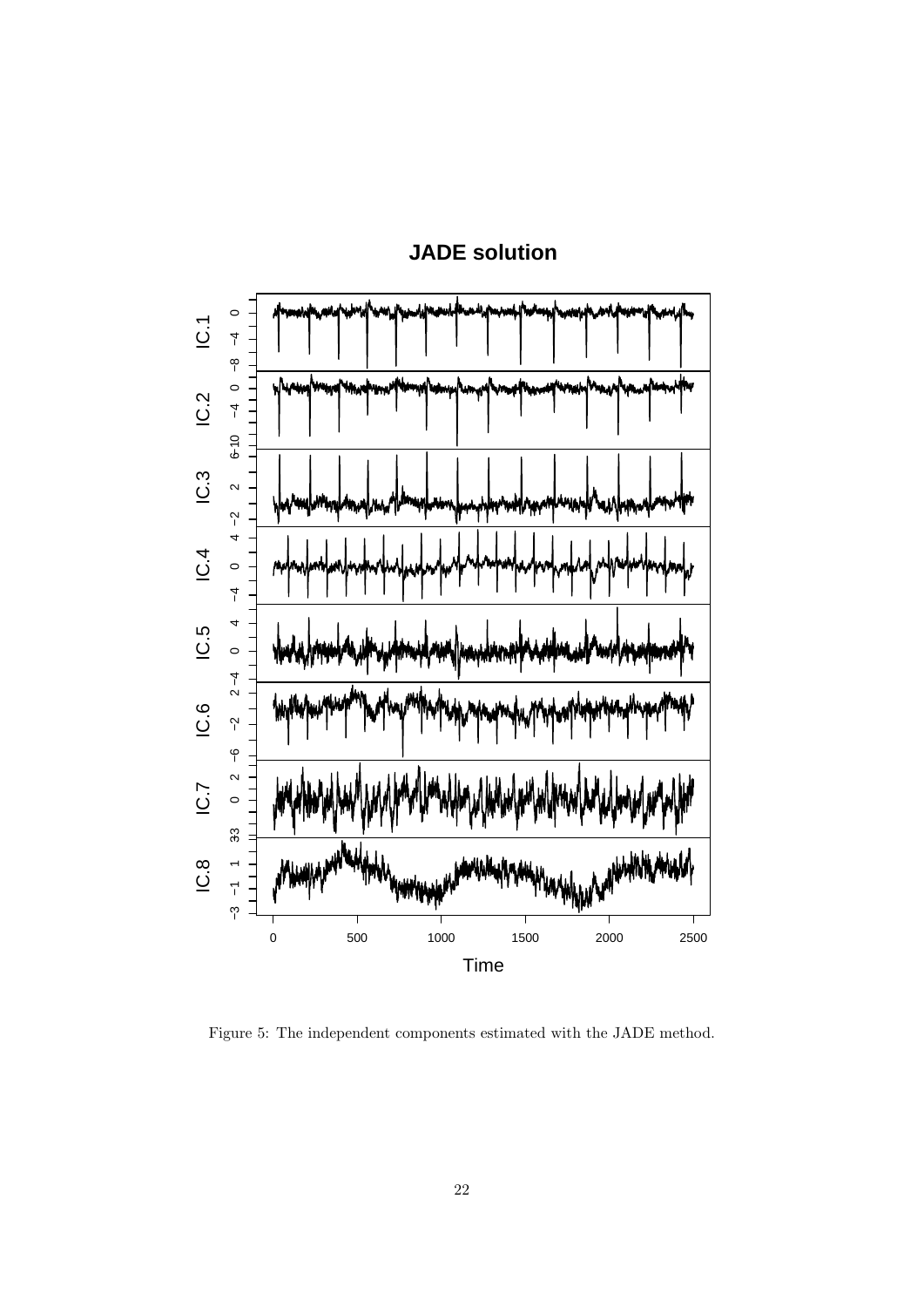```
[,1]
[1,] 89.8
R> format.pval(1 - pchisq(T, 3))
[1] "<2e-16"
```
The very small p-value suggests that not all of the three elements are zero.

## 9 Conclusions

In this paper we have introduced the R packages JADE and BSSasymp which contain several practical tools for blind source separation.

Package **JADE** provides methods for three common BSS models. The functions allow the user to perform blind source separation in cases where the source signals are (i) independent and identically distributed, (ii) weakly stationary time series, or (iii) time series with nonstationary variance. All BSS methods included in the package utilize either simultaneous diagonalization of two matrices or approximate joint diagonalization of several matrices. In order to make the package self-contained we have included in it several algorithms for joint diagonalization. Two of the algorithms, deflation-based joint diagonalization and joint diagonalization using Givens rotations, are described in detail in this paper.

Package **BSSasymp** provides tools to compute the asymptotic covariance matrices as well as their data-based estimates for most of the BSS estimators included in the package JADE. The functions allow the user to study the uncertainty in the estimation either in simulation studies or in practical applications. Notice that package BSSasymp is the first R package so far to provide such variance estimation methods for practitioners.

We have provided four examples to introduce the functionality of the packages. The examples show in detail (i) how to compare different BSS methods using artificial example (cocktail-party problem) or simulated data, (ii) how to select a best method for the problem at hand, and (iii) how to perform blind source separation with real data (ECG recording).

## References

- <span id="page-22-7"></span>S. I. Amari, A. Cichocki, and H. H. Yang. A new learning algorithm for blind source separation. In Advances in Neural Information Processing Systems 8, pages 757–763. MIT Press, Cambridge MA, 1996.
- <span id="page-22-3"></span>A. Belouchrani, K. Abed-Meraim, J.-F. Cardoso, and E. Moulines. A blind source separation technique using second-order statistics. IEEE Transactions on Signal Processing, 45:434–444, 1997.
- <span id="page-22-0"></span>J. F. Cardoso. Source separation using higher order moments. In Proceedings of IEEE International Conference on Accoustics, Speech and Signal Processing, pages 2109–2112, Glasgow, UK, 1989.
- <span id="page-22-1"></span>J.-F. Cardoso and A. Souloumiac. Blind beamforming for non gaussian signals. In IEE Proceedings-F, volume 140, pages 362–370. IEEE, 1993.
- <span id="page-22-4"></span>S. Choi and A. Cichocki. Blind separation of nonstationary sources in noisy mixtures. Electronics Letters, 36:848–849, 2000a.
- <span id="page-22-5"></span>S. Choi and A. Cichocki. Blind separation of nonstationary and temporally correlated sources from noisy mixtures. In Proceedings of the 2000 IEEE Signal Processing Society Workshop Neural Networks for Signal Processing X, 2000, pages 405–414. IEEE, 2000b.
- <span id="page-22-6"></span>S. Choi, A. Cichocki, and A. Belouchrani. Blind separation of second-order nonstationary and temporally colored sources. In Statistical Signal Processing, 2001. Proceedings of the 11th IEEE Signal Processing Workshop on, pages 444–447. IEEE, 2001.
- <span id="page-22-2"></span>A. Cichocki and S. Amari. Adaptive Blind Signal and Image Processing: Learning Algorithms and Applications. John Wiley & Sons, Cichester, 2002.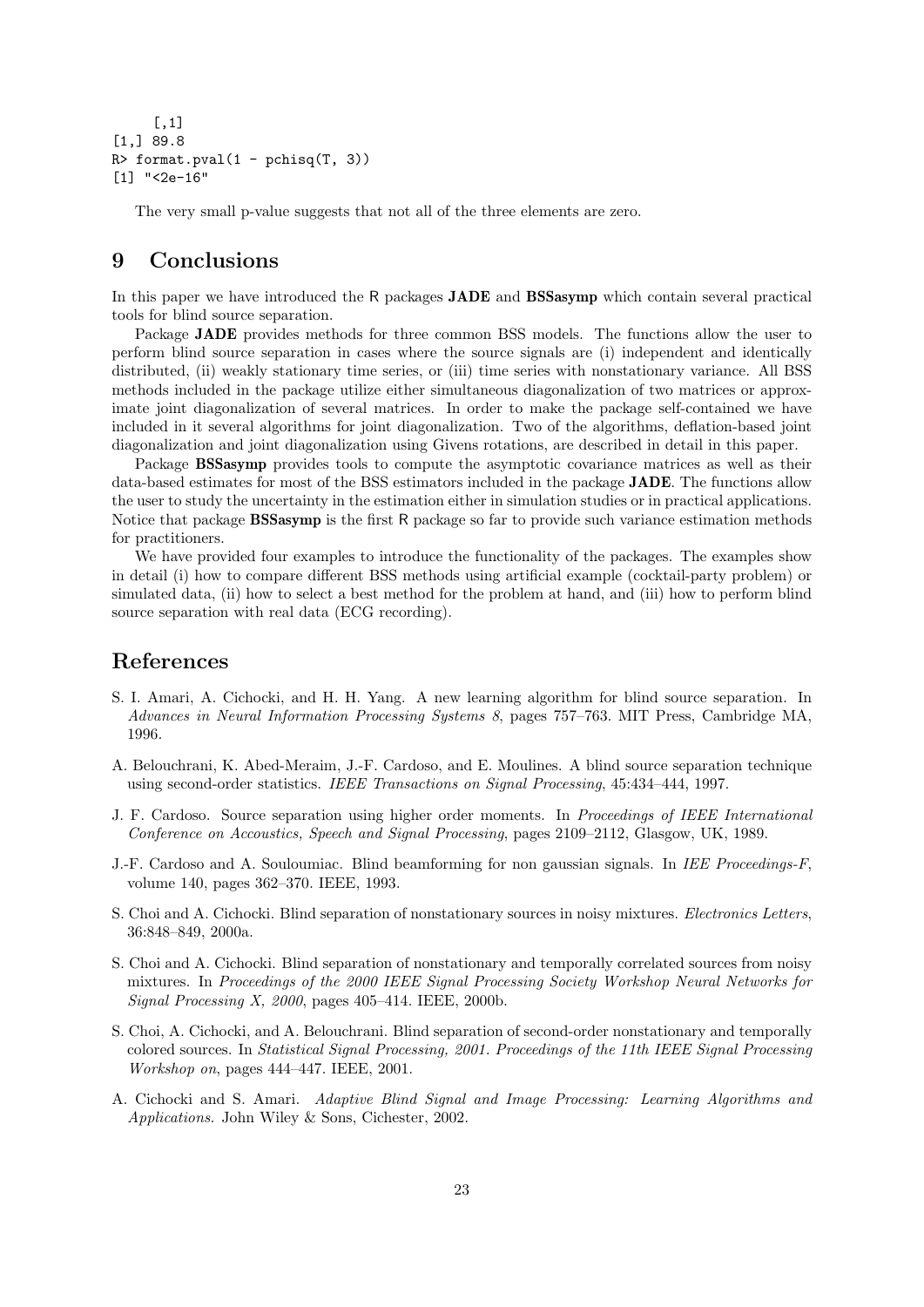- <span id="page-23-15"></span>A. Cichocki, S. Amari, K. Siwek, T. Tanaka, A.H. Phan, and et al. ICALAB Toolboxes, 2014. URL <http://www.bsp.brain.riken.jp/ICALAB>.
- <span id="page-23-2"></span>D.B. Clarkson. A least squares version of algorithm as 211: The f-g diagonalization algorithm. Applied Statistics, 37:317–321, 1988.
- <span id="page-23-4"></span>P. Comon and C. Jutten. Handbook of Blind Source Separation. Independent Component Analysis and Applications. Academic Press, Amsterdam, 2010.
- <span id="page-23-18"></span>L. De Lathauwer, B. De Moor, and J. Vandewalle. Fetal electrocardiogram extraction by source subspace separation. In In IEEE SP/Athos Workshop on Higher-Order Statistics, pages 134–138. IEEE, 1995.
- <span id="page-23-1"></span>B. Flury. Common principal components in k groups. Journal of the American Statistical Association, 79:892–898, 1984.
- <span id="page-23-0"></span>G.H. Golub and C.F. Van Loan. *Matrix Computations.* Johns Hopkins University Press, Baltimore, 2002.
- <span id="page-23-10"></span>C. Gouy-Pailler. jointDiag: Joint Approximate Diagonalization of a Set of Square Matrices, 2009. URL <http://CRAN.R-project.org/package=jointDiag>. R package version 0.2.
- <span id="page-23-13"></span>T. Hastie and R. Tibshirani. ProDenICA: Product Density Estimation for ICA Using Tilted Gaussian Density Estimates, 2010. URL <http://CRAN.R-project.org/package=ProDenICA>. R package version 1.0.
- <span id="page-23-14"></span>N. E. Helwig. ica: Independent Component Analysis., 2014. URL [http://CRAN.R-project.org/](http://CRAN.R-project.org/package=ica) [package=ica](http://CRAN.R-project.org/package=ica). R package version 1.0-0.
- <span id="page-23-3"></span>A. Hyvärinen, J. Karhunen, and E. Oja. *Independent Component Analysis*. John Wiley & Sons, New York, USA, 2001.
- <span id="page-23-5"></span>P. Ilmonen, J. Nevalainen, and H. Oja. Characteristics of multivariate distributions and the invariant coordinate system. Statistics and Probability Letters, 80:1844–1853, 2010a.
- <span id="page-23-8"></span>P. Ilmonen, K. Nordhausen, H. Oja, and E. Ollila. A new performance index for ica: Properties, computation and asymptotic analysis. In Vincent Vigneron, Vicente Zarzoso, Eric Moreau, R´emi Gribonval, and Emmanuel Vincent, editors, Latent Variable Analysis and Signal Separation - 9th International Conference, LVA/ICA 2010, St. Malo, France, September 27-30, 2010. Proceedings, volume 6365 of Lecture Notes in Computer Science, pages 229–236. Springer-Verlag, 2010b.
- <span id="page-23-9"></span>P. Ilmonen, K. Nordhausen, H. Oja, and E. Ollila. Independent component (ic) functionals and a new performance index. http://arxiv.org/pdf/1212.3953, 2012.
- <span id="page-23-16"></span>C.A. Joyce, I.F. Gorodnitsky, and M. Kutas. Automatic removal of eye movement and blink artifacts from eeg data usin bind component separation. Psychophysiology, 41:313–325, 2004.
- <span id="page-23-12"></span>J. Karvanen. PearsonICA, 2009. URL <http://CRAN.R-project.org/package=PearsonICA>. R package version 1.2-4.
- <span id="page-23-17"></span>U. Ligges, S. Krey, O. Mersmann, and S. Schnackenberg. tuneR: Analysis of Music, 2014. URL [http:](http://r-forge.r-project.org/projects/tuner/) [//r-forge.r-project.org/projects/tuner/](http://r-forge.r-project.org/projects/tuner/).
- <span id="page-23-11"></span>J L Marchini, C Heaton, and B D Ripley. **fastICA**: FastICA Algorithms to Perform ICA and Projection Pursuit, 2013. URL <http://CRAN.R-project.org/package=fastICA>. R package version 1.2-0.
- <span id="page-23-7"></span>J. Miettinen, K. Nordhausen, H. Oja, and S. Taskinen. Statistical properties of a blind source separation estimator for stationary time series. Statistics and Probability Letters, 82:1865–1873, 2012.
- <span id="page-23-6"></span>J. Miettinen, K. Nordhausen, H. Oja, and S. Taskinen. Fast equivariant jade. In Proceedings of 38th IEEE International Conference on Acoustics, Speech, and Signal Processing (ICASSP 2013), pages 6153–6157. IEEE, 2013.